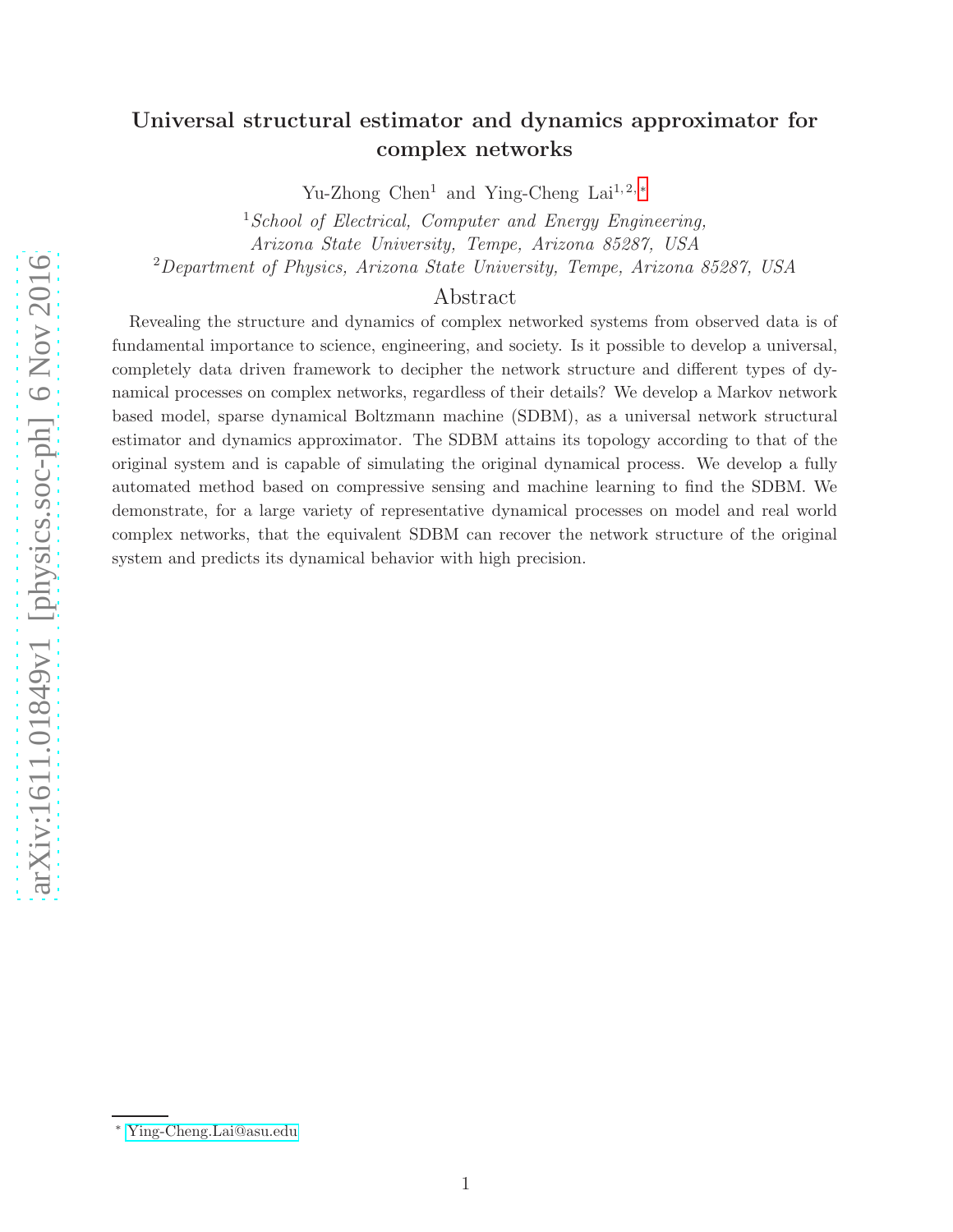### I. INTRODUCTION

A central issue in complexity science and engineering is systems identification and dynamical behavior prediction based on experimental or observational data. For a complex networked system, often the network structure and the nodal dynamical processes are unknown but only time series measured from various nodes in the network can be obtained. The challenging task is to infer the detailed network topology and the nodal dynamical systems from the available data. This line of pursuit started in biomedical science for problems such as identification of gene regulatory networks from expression data in systems biology [\[1](#page-21-0)[–4](#page-21-1)] and uncovering various functional networks in the human brain from activation data in neuroscience [\[5](#page-21-2)[–8](#page-22-0)]. The inverse problem has also been an area of research in statistical physics where, for example, the inverse Ising problem in static [\[9](#page-22-1)[–13\]](#page-22-2) and kinetic [\[14](#page-22-3)[–20\]](#page-22-4) situations has attracted continuous interest. Recent years have witnessed the emergence and growth of a subfield of research in complex networks: data based network identification (or reverse engineering of complex networks) [\[21](#page-22-5)[–29\]](#page-23-0). In these works, the success of mapping out the entire network structure and estimating the nodal dynamical equations partly relies on taking advantage of the particular properties of the system dynamics in terms of the specific types and rules. For example, depending on the detailed dynamical processes such as continuous-time oscillations [\[26,](#page-22-6) [30,](#page-23-1) [31\]](#page-23-2), evolutionary games [\[27](#page-22-7)], or epidemic spreading [\[28\]](#page-22-8), appropriate mathematical frameworks uniquely tailored at the specific underlying dynamical process can be formulated to solve the inverse problem.

In this paper, we address the following challenging question: is it possible to develop a universal and completely data-driven framework for extracting network topology and identifying the dynamical processes, without the need to know a priori the specific types of network dynamics? An answer to this question would be of significant value not only to complexity science and engineering but also to modern data science where the goal is to unearth the hidden structural information and to predict the future evolution of the system. Here we introduce the concept of universal structural estimator and dynamics approximator for complex networked systems and demonstrate that such a framework or "machine" can indeed be developed for a large number of distinct types of network dynamical processes. Our approach will be a combination of numerical computation and physical reasoning. Since we are yet able to develop a rigorous mathematical framework, the present work should be regarded as an initial attempt towards the development of a universal framework for network reconstruction and dynamics prediction.

The key principle underlying our work is the following. In spite of the difference among the types of dynamics in terms of, e.g., the interaction patterns and state updating rules, there are two common features shared by many dynamical processes on complex networks: (1) they are stochastic, first-order Markovian processes, i.e., only the current state of the system determines its immediate future; and (2) the nodal interactions are local, i.e., a node typically interacts with its neighboring nodes, not all the nodes in the network. The two features are characteristic of a Markov network (or a Markov random field) [\[32,](#page-23-3) [33](#page-23-4)]. In particular, a Markov network is an undirected and weighted probabilistic graphical model that is effective at determining the complex probabilistic interdependencies in situations where the directionality in the interaction between connected nodes cannot be naturally assigned, in contrast to the directed Bayesian networks [\[32,](#page-23-3) [33\]](#page-23-4). A Markov network has two types of parameters: a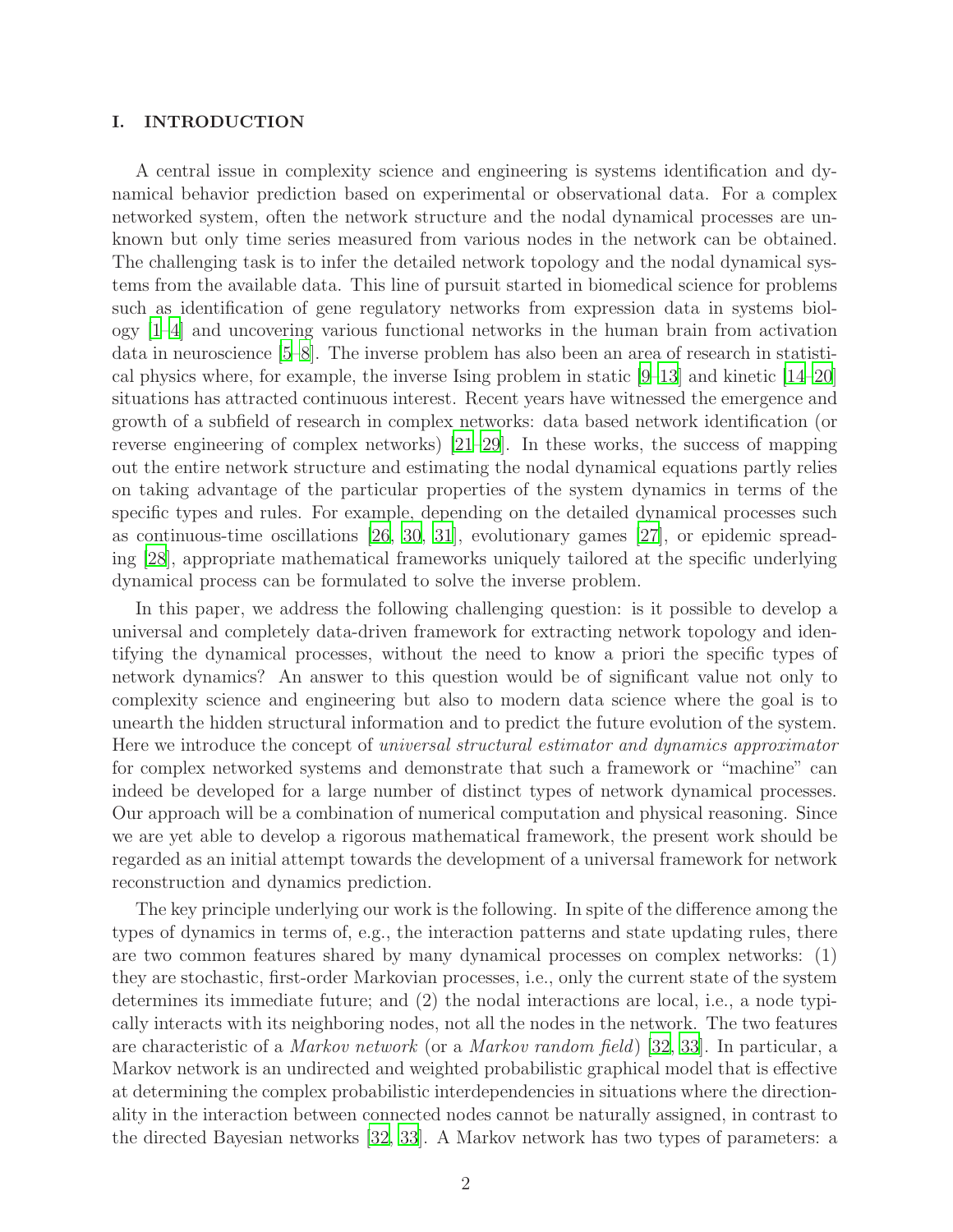nodal bias parameter that controls its preference of the state choice, and a weight parameter characterizing the interaction strength of each undirected link. For a network of N nodes with  $x_j$  being the state of node  $j$   $(j = 1, \ldots, N)$ , the joint probability distribution of the state variables  $\mathbf{X} = (x_1, x_2, \dots, x_N)^\text{T}$  is given by  $P(\mathbf{X}) = \prod_C \phi(\mathbf{X}_C) / \sum_{\mathbf{X}} \prod_C \phi(\mathbf{X}_C)$ , where  $\phi(\mathbf{X}_C)$  is the potential function for a well-connected network clique C, and the summation in the denominator is over all possible system state  $X$ . If this joint probability distribution is available, all conditional probability interdependencies can be obtained. The way to define a clique and to determine its potential function plays a key role in the Markov network's representation power of modeling the interdependencies within a particular system.

To be concrete, in this work we pursue the possibility of modeling the conditional probability interdependencies of a variety of dynamical processes on complex networked systems via a binary Ising Markov network with its potential function in the form of the Boltzmann factor,  $\exp(-E)$ , where E is the energy determined by the local states and their interactions along with the network parameters (the link weights and node biases) in a log-linear form [\[34](#page-23-5)]. This is effectively a sparse Boltzmann machine [\[34](#page-23-5)] adopted to complex network topologies without hidden units. (Note that hidden units usually play a crucial role in ordinary Boltzmann machines [\[34](#page-23-5)]). We introduce a temporal evolution mechanism as a persistent sampling process for such a machine based on the conditional probabilities obtained via the joint probability, and generate a Markov chain of persistently sampled state configurations to form the state transition time series for each node. We call our model a sparse dynamical Boltzmann machine (SDBM).

For a dynamical process on complex networks, such as epidemic spreading or evolutionary game dynamics, the state of each node at the next time step is determined by the probability conditioned on the current states of its neighbors (and its own state in some cases). There is freedom to manipulate the conditional probabilities that dictate the system behavior in the immediate future by adjusting the values of its parameters, i.e., the weights and biases. A basic question is then, for an SDBM, is it possible to properly choose these parameters so that the conditional probabilities so produced are identical or nearly identical to those of the network dynamical process with each given observed system state configuration? If the answer is affirmative, the SDBM can serve as a dynamics approximator of the original system, and the approximated conditional probabilities possess predictive power for the system state at the next time step. When such an SDBM is found for many types of dynamical process on complex networks, it effectively serves as a universal dynamics approximator. Moreover, if the detailed statistical properties of the state configurations can be reproduced in the long time limit, that is, if the time series generated by this SDBM are statistically identical or nearly identical to those from the original system, then the SDBM will be a generative model of the observed data (in the language of machine learning), which is potentially capable of long term prediction.

When a dynamics approximator exists for the dynamics on a complex network, the topology of the SDBM is nothing but that of the original network, providing a simultaneous solution to the problem of network structure reconstruction. Previous works on the inverse static or kinetic Ising problems led to methods of reconstruction for Ising dynamics by maximizing the data likelihood (or pseudo-likelihood) function via the gradient descent approaches [\[9](#page-22-1)[–20](#page-22-4)]. Instead of adopting these approaches, as a part of our methodology to extract the network structure, we articulate a compressive sensing [\[35](#page-23-6)[–40\]](#page-23-7) based approach,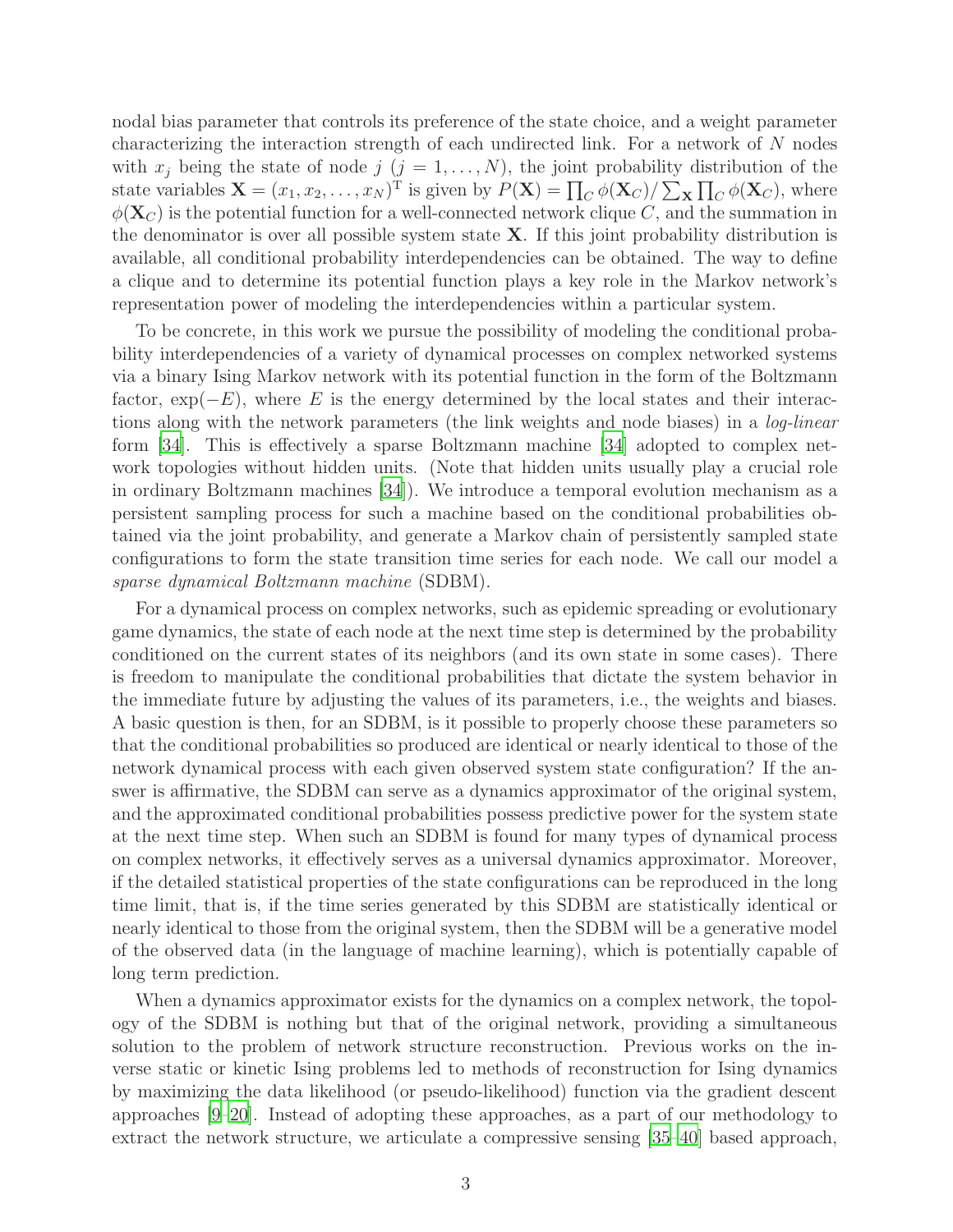<span id="page-3-0"></span>

FIG. 1: A schematic illustration of reconstruction of network structure using SDBM. (a) Reconstruction of the local connection structure of the red node in a network of 20 nodes. The connections of the network are assumed to be unknown, so the red node can potentially be connected with any other node, as shown by the orange dashed links. Executing compressive sensing [(c)] and the K-means clustering [Fig[.6\]](#page-18-0) for this node based on time series leads to its true connection structure, marked by the red links. The link weights and the nodal bias are represented by the vector  $V_{N\times 1}$  in (c). (b) All true connections of the network are recovered through the process in (a) for each node. The Markov blanket of the red node in (a) consists of all its nearest neighbors, indicated by the nodes with dashed red circles. (c) A schematic illustration of the compressive sensing framework for structural reconstruction as in Eq. [\(9\)](#page-6-0).

whose working power has been demonstrated for a variety types of non-Ising type of dynamics on complex networks [\[26](#page-22-6)[–29,](#page-23-0) [41](#page-23-8)[–43\]](#page-23-9). By incorporating the K-means clustering algorithm into the sparse solution obtained from compressive sensing, we demonstrate that nearly perfect reconstruction of the complex network topology can be achieved. Using 14 different types of dynamical processes on complex networks, we find that, if the time series data generated by these dynamical processes are assumed to be from its equivalent SDBMs, the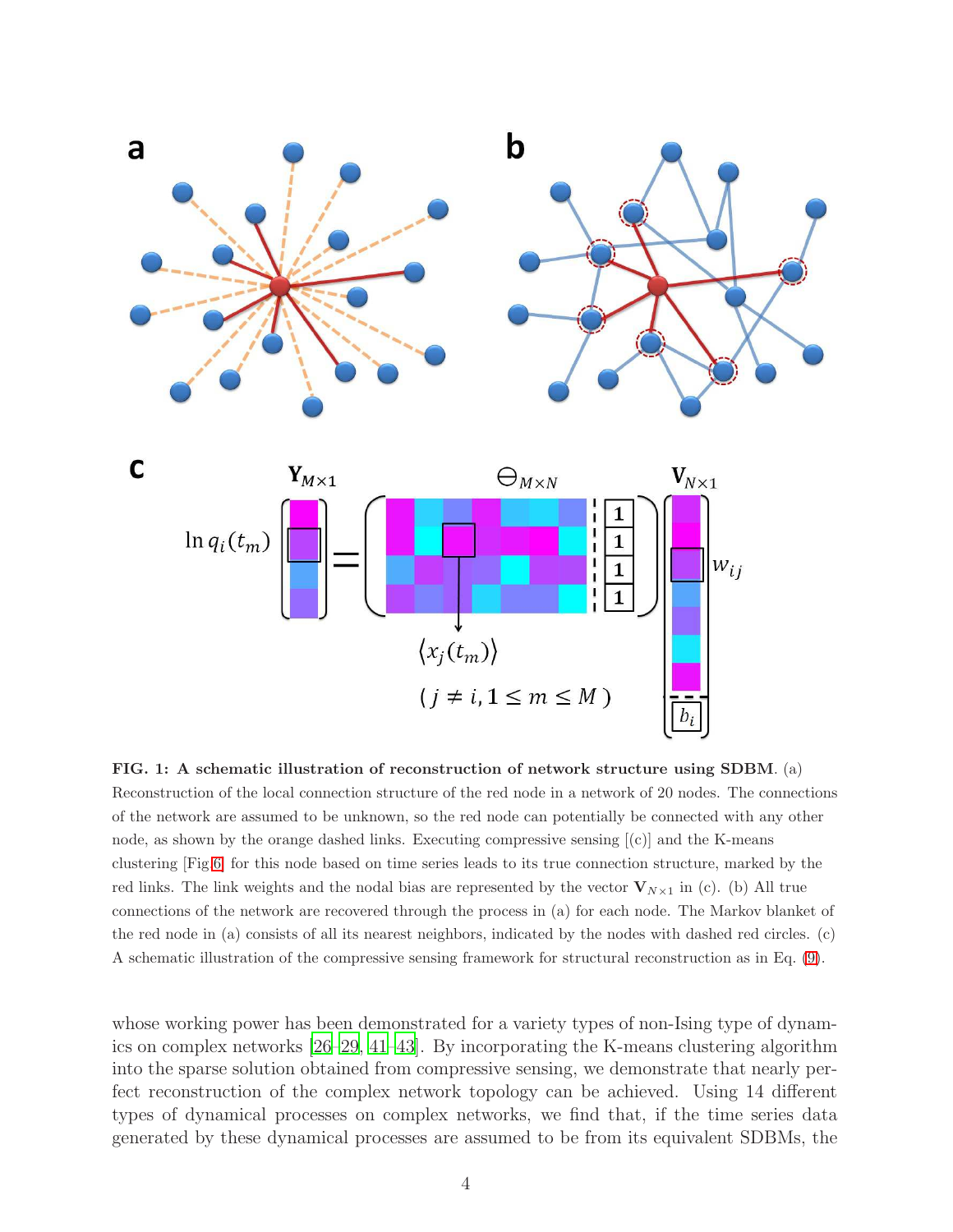universal reconstruction framework is capable of recovering the underlying network structure for each type of original dynamics with practically zero error. This represents solid and concrete evidence that SDBM is capable of serving as a universal structural estimator for complex networks. In addition to being able to precisely reconstruct the network topology, the SDBM also allows the link weights and nodal biases to be calculated with high accuracy.

Our method is fully automated and does not require any subjective parameter choice.

## II. RESULTS

#### A. SDBM as a network structural estimator

For an SDBM of size  $N$ , the probability that the system is in a particular binary state configuration  $\mathbf{X}_{N\times 1} = (x_1, x_2, \dots, x_N)^\mathrm{T}$  is given by

$$
P(\mathbf{X}) = \frac{\exp(-E_{\mathbf{X}})}{\sum_{\mathbf{X}} \exp(-E_{\mathbf{X}})},
$$
\n(1)

where  $E_{\mathbf{X}}$  is the total energy of the network in  $\mathbf{X}$ :

$$
E_{\mathbf{X}} = \mathbf{X}^{\mathrm{T}} \cdot \mathbf{W} \cdot \mathbf{X} = \sum_{i=1, i \neq j}^{N} \sum_{j=1, j \neq i}^{N} w_{ij} x_i x_j - \sum_{i=1}^{N} b_i x_i,
$$
 (2)

 $x_i$  and  $x_j$  are binary variables (0 or 1) characterizing the states of nodes i and j, respectively, and **W** is a weighted matrix with its off diagonal elements  $w_{ij} = w_{ji}$   $(i, j = 1, \ldots, N, i \neq j)$ specifying the weight associated with the link between nodes i and j. The ith diagonal element of **W** is the bias parameter  $b_i$  for node  $i$   $(i = 1, ..., N)$ , which determines node i's preference to state 0 or 1. The total energy  $E_{\mathbf{X}}$  includes the interaction energies (the sum of all  $w_{ij}x_ix_j$  terms) and the nodes' self energies (the various  $b_ix_i$  terms). The partition function of the system is given by

$$
\mathcal{Z} = \sum_{\mathbf{X}} \exp(-E_{\mathbf{X}}),\tag{3}
$$

where the summation is over all possible  $X$  configurations. The state of node i at the next time step is determined by the states of all the other nodes at the present time step,  $\mathbf{X}_{i}^{\text{R}}$ , through the following conditional probability

<span id="page-4-0"></span>
$$
P\{x_i(t+1) = 1 | \mathbf{X}_i^{\text{R}}(t)\} = \frac{P\{x_i(t+1) = 1, \mathbf{X}_i^{\text{R}}(t)\}}{P\{x_i(t+1) = 1, \mathbf{X}_i^{\text{R}}(t)\} + P\{x_i(t+1) = 0, \mathbf{X}_i^{\text{R}}(t)\}},\tag{4}
$$

where the two joint probabilities are given by

$$
P\{x_i(t+1) = 1, \mathbf{X}_i^{\text{R}}(t)\} =
$$
  
\n
$$
\frac{1}{Z} \exp\left[-\sum_{j=1, j\neq i}^N w_{ij} x_j(t) - b_i - \sum_{s=1, s\neq i}^N \sum_{j=1, j\neq i}^N w_{sj} x_s(t) x_j(t) - \sum_{s=1, s\neq i}^N b_s x_s(t)\right],
$$
  
\n
$$
P\{x_i(t+1) = 0, \mathbf{X}_i^{\text{R}}(t)\} = \frac{1}{Z} \exp\left[-\sum_{s=1, s\neq i}^N \sum_{j=1, j\neq i}^N w_{sj} x_s(t) x_j(t) - \sum_{s=1, s\neq i}^N b_s x_s(t)\right].
$$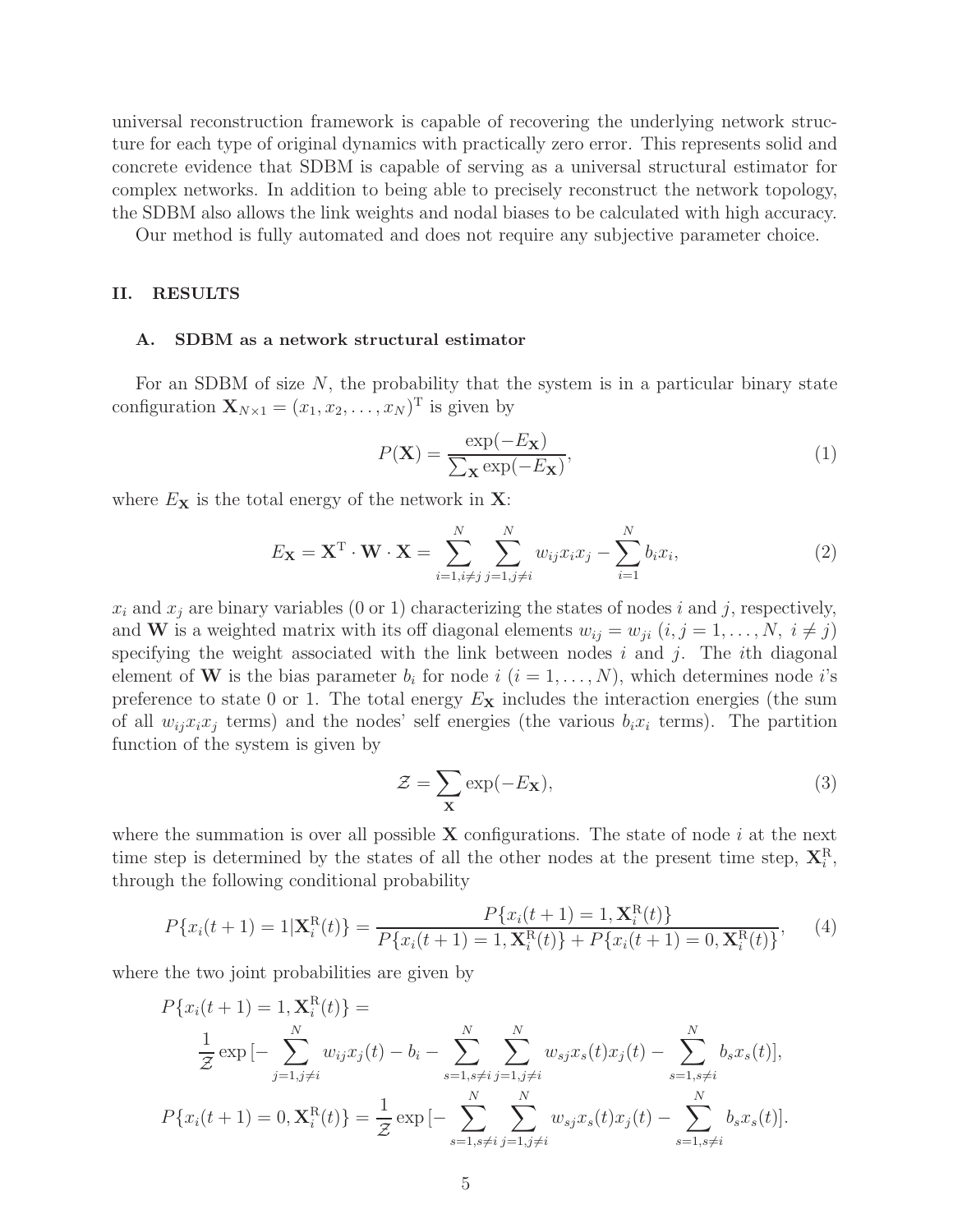A Markov network defined in this fashion is in fact the kinetic Ising model [\[14](#page-22-3)[–20\]](#page-22-4). With the joint probabilities, the conditional probability in Eq. [\(4\)](#page-4-0) becomes

<span id="page-5-0"></span>
$$
P\{x_i(t+1) = 1 | \mathbf{X}_i^{\mathcal{R}}(t)\} = \frac{1}{1 + \exp\left[\sum_{j=1, j \neq i}^N w_{ij} x_j(t) + b_i\right]}.
$$
(5)

We thus have

$$
\ln\left(\frac{1}{P\{x_i(t+1)=1|\mathbf{X}_i^{\mathrm{R}}(t)\}}-1\right)=\sum_{j=1,j\neq i}^N w_{ij}x_j(t)+b_i.
$$

Letting  $Q_i(t) \equiv (P\{x_i(t+1) = 1 | \mathbf{X}_i^{R}(t)\})^{-1} - 1$ , we have

$$
\ln Q_i(t) = \begin{pmatrix} x_1(t), \dots, x_{i-1}(t), x_{i+1}(t), \dots, x_N(t), 1 \end{pmatrix} \begin{pmatrix} w_{i1} \\ \vdots \\ w_{i(i-1)} \\ w_{i(i+1)} \\ \vdots \\ w_{iN} \\ b_i \end{pmatrix}
$$
 (6)

For M distinct time steps  $t_1, t_2, \ldots, t_M$ , we obtain the following matrix form:

$$
\begin{pmatrix}\n\ln Q_i(t_1) \\
\ln Q_i(t_2) \\
\vdots \\
\ln Q_i(t_M)\n\end{pmatrix} = \begin{pmatrix}\nx_1(t_1), \dots, x_{i-1}(t_1), \dots, x_{i+1}(t_1), \dots, x_N(t_1), 1 \\
x_1(t_2), \dots, x_{i-1}(t_2), \dots, x_N(t_2), 1 \\
\vdots \vdots \vdots \vdots \vdots \vdots \vdots \vdots \\
x_1(t_M), \dots, x_{i-1}(t_M), \dots, x_N(t_M), 1\n\end{pmatrix} \begin{pmatrix}\nw_{i1} \\
\vdots \\
w_{i(i-1)} \\
w_{i(i+1)} \\
\vdots \\
w_{iN} \\
b_i\n\end{pmatrix}, (7)
$$

which can be written concisely as

$$
\mathbf{Y}_{M \times 1} = \bigoplus_{M \times N} \cdot \mathbf{V}_{N \times 1},\tag{8}
$$

where the vector  $\mathbf{Y}_{M\times 1}\in R^M$  contains the values of  $\ln Q_i(t)$  for M different time steps, the  $M \times N$  matrix  $\bigoplus_{M \times N}$  is determined by the states of all the nodes except *i*, and the first  $(N-1)$  components of the vector  $V_{N\times 1} \in R^N$  are the link weights between node i and all other nodes in the network, as illustrated in Fig. [1\(](#page-3-0)a), with its last entry being node  $i$ 's intrinsic bias.

Since, as shown in Fig. [1\(](#page-3-0)b), the conditional probability  $P\{x_i(t+1) = 1 | \mathbf{X}_i^R(t)\}\)$  depends solely on the state configuration of i's nearest neighbors, or i's Markov blanket [\[32,](#page-23-3) [33](#page-23-4)] at time t, identical configurations at other time steps imply identical conditional probabilities. Thus, given time series data of the dynamical process, the conditional probability can be estimated according to the law of large numbers by averaging over the states of i at all the time steps prior to the neighboring state configurations becoming identical. Note, however,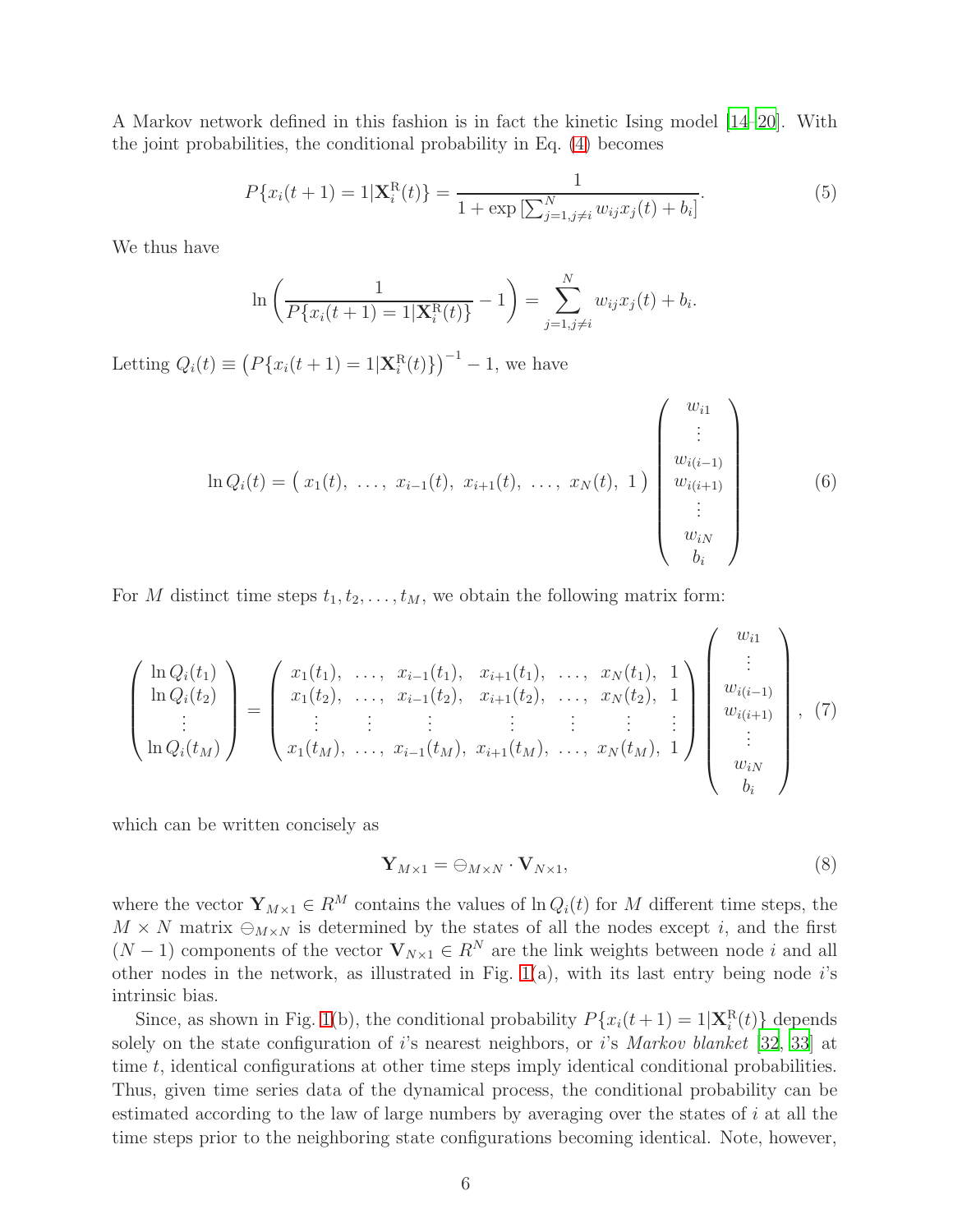that this probability needs to be conditioned on the state configuration of the entire system except node *i*, i.e., on  $\mathbf{X}_i^{\text{R}}(t)$ , and the average of  $x_i$  is calculated over all the time steps  $t_m + 1$  satisfying  $\mathbf{X}_i^{\text{R}}(t) = \mathbf{X}_i^{\text{R}}(t_m)$ . This means that there can be a dramatic increase in the configuration size, i.e., from  $k_i$  (the degree of node i) to  $N-1$  (the size of the vector  $X_i^R$ ), which can make the number of exactly identical configurations too small to give any meaningful statistics. To overcome this difficulty, we allow a small amount of dissimilarity between  $\mathbf{X}_i^{\text{R}}(t)$  and  $\mathbf{X}_i^{\text{R}}(t_m)$  by introducing a tolerance parameter,  $\Gamma$ , to confine the corresponding Hamming distances normalized by N. In particular, we assume  $\mathbf{X}_i^{\text{R}}(t) \approx$  $\mathbf{X}_i^{\text{R}}(t_m)$  if the relative difference between them is not larger than  $\Gamma/N$ . This averaging process leads to

<span id="page-6-0"></span>
$$
\begin{pmatrix}\n\ln q_i(t_1) \\
\ln q_i(t_2) \\
\vdots \\
\ln q_i(t_M)\n\end{pmatrix} = \begin{pmatrix}\n\langle x_1(t_1) \rangle, & \dots, & \langle x_{i-1}(t_1) \rangle, & \langle x_{i+1}(t_1) \rangle, & \dots, & \langle x_N(t_1) \rangle, & 1 \\
\langle x_1(t_2) \rangle, & \dots, & \langle x_{i-1}(t_2) \rangle, & \langle x_{i+1}(t_2) \rangle, & \dots, & \langle x_N(t_2) \rangle, & 1 \\
\vdots & \vdots & \vdots & \vdots & \vdots & \vdots \\
\langle x_i(t_M) \rangle, & \dots, & \langle x_{i-1}(t_M) \rangle, & \langle x_{i+1}(t_M) \rangle, & \dots, & \langle x_N(t_M) \rangle, & 1\n\end{pmatrix} \begin{pmatrix}\nw_{i1} \\
\vdots \\
w_{i(i-1)} \\
w_{i(i+1)} \\
\vdots \\
w_{iN} \\
b_i\n\end{pmatrix}
$$
\n(9)

where  $q_i(t) \equiv \langle x_i(t_1 + 1) \rangle^{-1} - 1$ , with  $\langle \cdot \rangle$  standing for the averaging over all instants of time at which the condition  $\mathbf{X}_i^{\text{R}}(t) = \mathbf{X}_i^{\text{R}}(t_m)$  is met. A schematic illustration of the whole process is presented in Fig. [1,](#page-3-0) with Eq. [\(9\)](#page-6-0) shown in panel (c).

For a complex network, the degree of a typical node is small compared with the network size. For node  $i$ , the link weights are nonzero only for the connections with the immediate neighbors. The vector  $V_{N\times 1}$  is thus typically sparse with the majority of its elements being zero. The sparsity property renders applicable compressive sensing [\[35](#page-23-6)[–40](#page-23-7)], through which an N dimensional sparse vector can be reconstructed via a set of M measurements, for  $M \ll N$ . By minimizing the  $L_1$  norm of  $\mathbf{V}_{N\times1}$ , i.e.,  $\|\mathbf{V}_{N\times1}\|_1 = \sum_{j=1,j\neq i}^{N} |w_{ij}| + |b_i|$ , subject to the constraint  $Y_{M\times 1} = \bigoplus_{M\times N} \cdot V_{N\times 1}$ , we can reconstruct  $V_{N\times 1}$  to obtain the connection weights between node  $i$  and all other nodes in the network. One tempts to hope that, applying the procedure to each node would lead to the complete weighted adjacency matrix, W.

To gain insights, we test the structural estimation method for an SDBM itself [Figs. [2\(](#page-9-0)ac)] and three different types of dynamical processes [Figs. [2\(](#page-9-0)d-f)] by feeding the time series data generated by the SDBM into the framework and comparing the reconstructed SDBM with the original machine. The time instants  $t_1, t_2, \ldots, t_M$  needed to construct Eq. [\(9\)](#page-6-0) are chosen randomly from  $T$  time instants in total. For each node, compressive sensing is implemented a multiple of times to obtain the averaged relevant quantities. As shown in Fig. [2,](#page-9-0) the averaged solutions from the compressive sensing algorithm appear in sharp peaks at places that correspond to the existent links, despite the large differences among the values. This means that, while most existent links can be predicted against the null links, the accuracy of the solution so obtained is not sufficient for the actual element values of  $V_{N\times1}$ to be determined. For the null links, the corresponding solutions generally appear as a noisy background. For the ideal case where  $w_{ij}$  is zero, the background noise can be quite large especially for the large degree nodes, as shown in Figs.  $2(b)$  and  $2(d)$ . Further calculations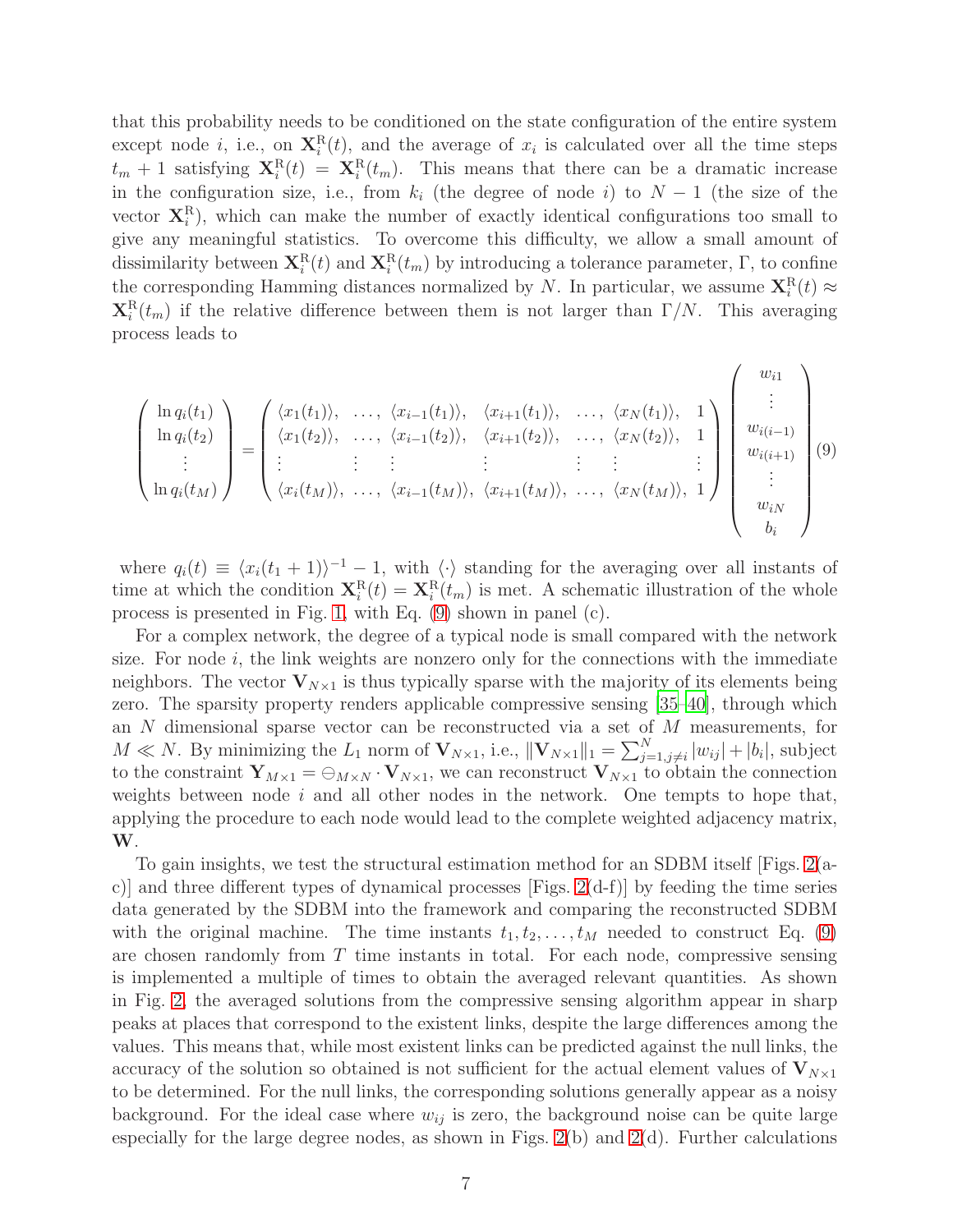indicate that averaging a larger number of simulation runs can suppress the background noise to certain extent, but it cannot be eliminated and may become quite significant for various types of dynamics (Sec. [II B\)](#page-7-0).

In previous works on reconstruction of complex networks based on stochastic dynamical correlations [\[30](#page-23-1), [31\]](#page-23-2) or compressive sensing [\[27,](#page-22-7) [28](#page-22-8)], the existent (real) links can be distinguished from the nonexistent links by setting a single threshold value of certain quantitative measure. The success relies on the fact that the dynamics at various nodes are of the same type, and the reconstruction algorithm is tailored toward the specific type of dynamical process. Our task is significantly more challenging as the goal is to develop a universal system (or machine) to replicate a diverse array of dynamical processes based on data. As can be seen from Figs.  $2(a-c)$ , for compressive sensing based reconstruction, the computational criteria to distinguish existent from nonexistent links differ substantially for different dynamics in terms of quantities such as the solution magnitude, peak value distribution, and background noise intensity. As a result, a more elaborate and sophisticated procedure is required for determining the threshold for each particular case, suggesting that a straightforward application of compressive sensing cannot lead to a universal reconstruction algorithm. One may also regard the solutions of the existent links as a kind of extreme events [\[44](#page-23-10)[–46\]](#page-23-11) superimposed on top of the random background, but it is difficult to devise a universal criterion to determine if a peak in the distribution of the quantitative measure represents the correct extreme event corresponding to an existent link.

Through extensive testing, we find that a previously developed unsupervised clustering measure, the K-means [\[32,](#page-23-3) [33\]](#page-23-4), possesses the desired traits that can be exploited, in combination with compressive sensing, to develop a universal reconstruction machine (see Methods for details). As we will show, K-means can serve as a base for a highly effective structural estimator for various types of dynamics on networks of distinct topologies. Depending on the specific combination of the network topology and dynamics, the reconstruction accuracies vary to certain extent but are acceptable. Since the compressive sensing operation is node specific, the solutions obtained separately from different nodes may give conflicting information as to whether there is an actual link between the two nodes, requiring a proper resolution scheme. We develop such a scheme based on node degree consistency (see Methods). Our universal reconstruction machine thus contains three main components: compressive sensing, K-means, and conflict resolution. We shall demonstrate that the machine can separate the true positive solutions from the noisy background with high success rate, for all combinations of the nodal dynamics and the network topology tested.

#### <span id="page-7-0"></span>B. Universality of SDBM as a network structural estimator

Figure [3](#page-10-0) demonstrates the performance of network structural estimation for SDBM dynamics on random and scale-free networks in terms of the data amount, characterized by the number of measurements  $M$  normalized by  $N$ , for SDBMs built up for systems with different original topologies. We define  $R_{e}^{1}$  and  $R_{e}^{0}$  as the estimation error rates for the existent and non-existent links, namely, the false positive and the false negative rates, respectively. We see that, for a wide range of the values of  $M/N$ , the success rates of the existent and non-existent links,  $1 - R_e^1$  and  $1 - R_e^0$ , respectively, are nearly 100% for homogeneous network topology. For heterogeneous (scale-free) networks, the success rate  $1-R_e^1$  tends to be slightly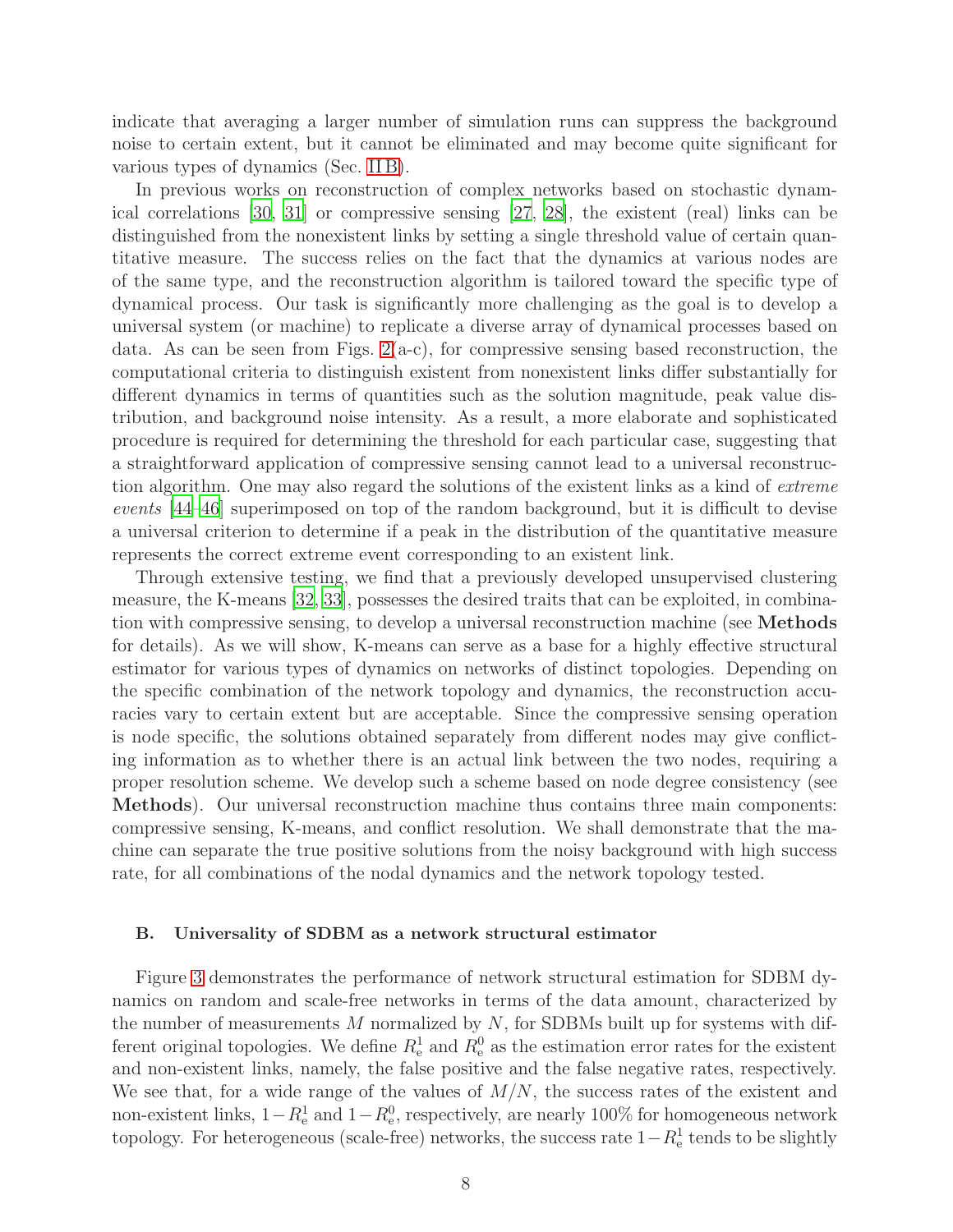lower than 100%, due to the violation of the sparsity condition for hub nodes, leading to the difficulty to distinguish the peaks in the distribution of the compressive sensing solutions from the noisy background. For  $M/N = 1$ , the success rates are reduced slightly, due to the non-zero dissimilarity tolerance  $\Gamma$  that makes the values of  $\mathbf{X}_i^{\text{R}}$  at different time steps indistinguishable and introduces linear dependence into Eq. [\(9\)](#page-6-0). As a result, the accuracy of compressive sensing solutions is compromised to certain extent. Generally, high reconstruction precision is guaranteed for almost any choice of M insofar as it is not too close to 0 and N, and this feature makes our SDBM framework free of any subjective parameters.

Our working hypothesis is that, for a networked system with a certain type of nodal dynamics, there exists an equivalent SDBM. Reconstructing the structure of the SDBM would simultaneously give the topology of the original networked dynamical system. Accordingly, the time series data generated from the original system can be used to reveal its underlining interaction structures through the corresponding SDBM. In particular, we directly feed the original time series into the framework of compressive sensing and K-means for SDBM to generate the network structure, and test whether the structure generated by the SDBM based reconstruction represents that of the original network. The similarity can be quantified by the error rates of the existent and non-existent links. Table [I](#page-11-0) list the 14 dynamical processes on model networks and the underlying conditional probabilities, and Tab. [II](#page-12-0) shows the performance in terms of the percentage error rates  $R_{e}^{0}$  and  $R_{e}^{1}$ . The 14 types of dynamical processes are taken from the fields of evolutionary game theory, opinion dynamics, and spreading processes, covering a number of focused research topics in complex networks. Strikingly, for all the dynamics with diverse properties, we find that that, for each and every dynamics-network combination, zero or nearly zero error rates are obtained for both the existent and non-existent links, revealing a strong similarity between the original networks and the ones generated from SDBM, regardless of the type of dynamics. The nonzero error rates in Tab. [II](#page-12-0) come mainly from the high degree nodes. Consequently, as indicated in Tab. [II,](#page-12-0) the reconstruction accuracy for networks of homogeneous topology is generally higher than that for heterogeneous networks.

For certain types of evolutionary game dynamics, especially for the snowdrift game (SG) [\[68\]](#page-24-0) and the prisoner's dilemma game (PDG) [\[69,](#page-24-1) [70\]](#page-24-2) with the Fermi updating rule [\[70\]](#page-24-2), information about the state configuration of the second nearest neighbors is required to calculate the payoffs of the first nearest neighbors. In such a system, the next move of a target node is determined by comparing its payoff with those of its neighbors. This implies that, using solely the state configuration information of the Markov blanket, without the aid of the payoff information that requires the state information of the second nearest neighbors, is insufficient to determine the state of the target node into the immediate future, rendering inapplicable our SDBM based reconstruction. Contrary to this intuition, we find that for both SG and PDG, high reconstruction accuracy can be achieved, as shown in Tab. [II.](#page-12-0) Recall that our reconstruction method is formulated based on the independence assumption of Markov networks, i.e., in order to reconstruct the local structure of a target node, it should be completely independent of the rest of the system when the configuration of its Markov blanket is given. The results in Tab. [II](#page-12-0) indicate that our SDBM based algorithm performs better than expected in terms of the reconstruction accuracy. In fact, the independence assumption can be made to hold by adopting a self-questioning (SQ) based updating rule (see Supplementary Note 1 for details). In this case, excellent reconstruction accuracy is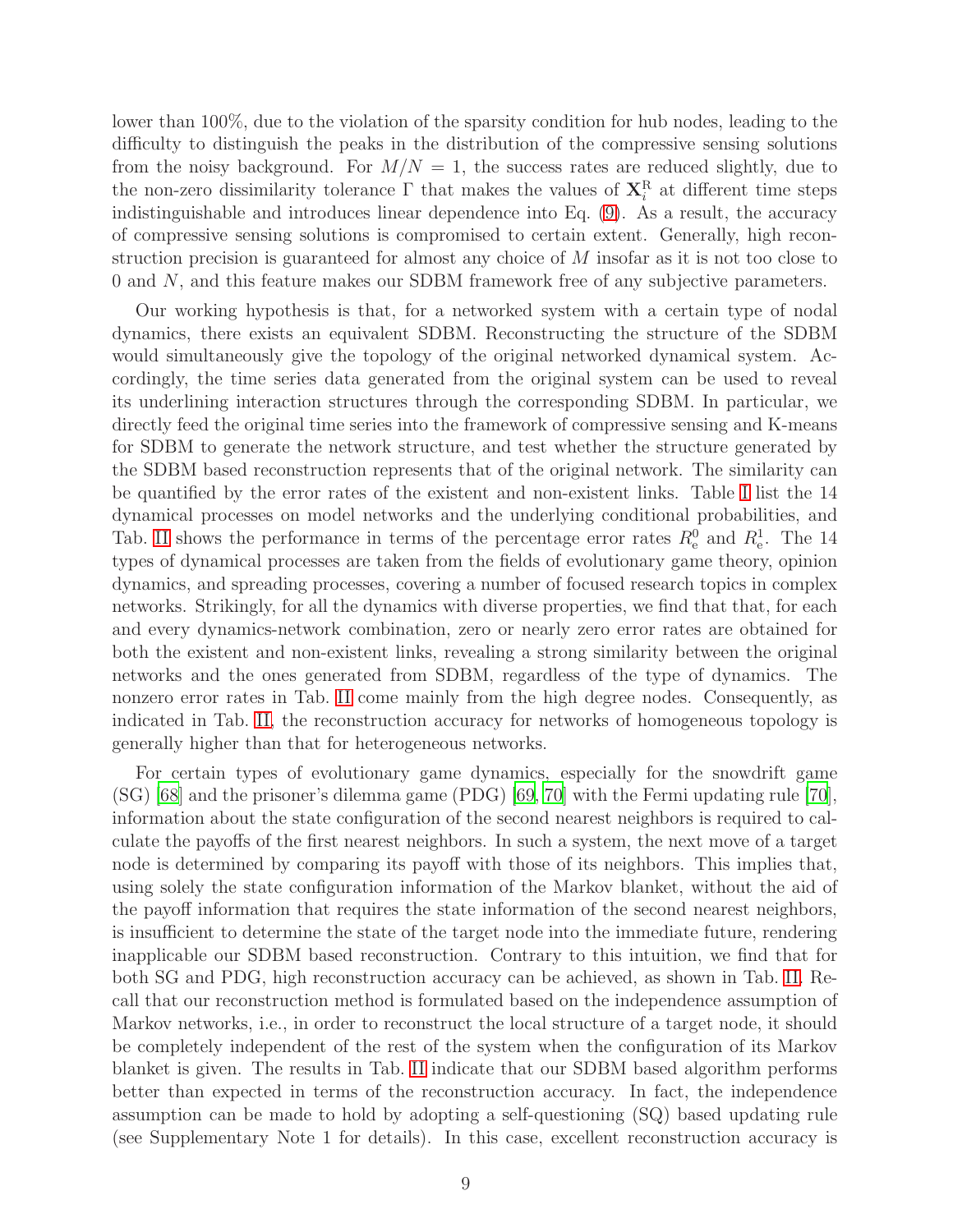<span id="page-9-0"></span>

FIG. 2: Solution examples of compressive sensing and K-means clustering results. The compressive sensing solutions (green squares) are compared, element-wise, with the true values of the original connection vectors (dark purple triangles), where the x-axis is the index of nodes with different degree values for different network topologies and dynamics types. The target nodes and the correctly detected existent connections via the K-means are marked as light blue and light purple bars, respectively. The false negative and the false positive estimations are marked as red and gray bars, respectively. For all cases, the measurement amount is  $M = 0.4N$ . The restriction on Hamming distances is set to be  $\Gamma = 0.35$ for all examples, and a small change in Γ would not affect the qualitative results. (a) A node with the smallest degree  $k = 2$  in a BA scale-free network of size  $N = 100$  and average degree  $\langle k \rangle = 4$  with SDBM dynamics. (b) The node of the largest degree  $k = 18$  in the same network. (c) A node of degree  $k = 8$  in an ER random network of size  $N = 100$  and average degree  $\langle k \rangle = 4$  with SDBM dynamics. (d) The node with the largest degree  $k = 19$  in a BA scale-free network of size  $N = 100$  and average degree  $\langle k \rangle = 4$  with prisoner's dilemma game (PDG) dynamics. (e) A node of degree k = 11 in a real world social network of size  $N = 67$  subject to CP dynamics. (f) A node of degree  $k = 10$  in a real world electrical circuit network of size  $N = 122$  with Language model dynamics. In (d-f), the element values of the original connection vector are set to unity since no true weight values are given. For cases (a,b,c,f), there are no false negative detections, i.e., all existent links have been successfully detected. For cases (a,c,e), there are no false positive detections, i.e., no non-existent links are mistaken as existent ones. A detailed description of the dynamical processes is given in Tab. [I.](#page-11-0)

obtained, as can be seen from Tab. [II.](#page-12-0)

The structural estimation results reported so far are based on model network topologies. Real world complex networks have also been used to test our framework, with results shown in Figs.  $2(e,f)$  and Supplementary Notes 2 and 3. For various combinations of the network topology and dynamical process, high reconstruction accuracy is achieved, where for a number of cases the error rates are essentially zero. There are a few special cases where the errors are relatively large, corresponding to situations where the globally frozen or oscillating states dominate the dynamical process so that too few linearly independent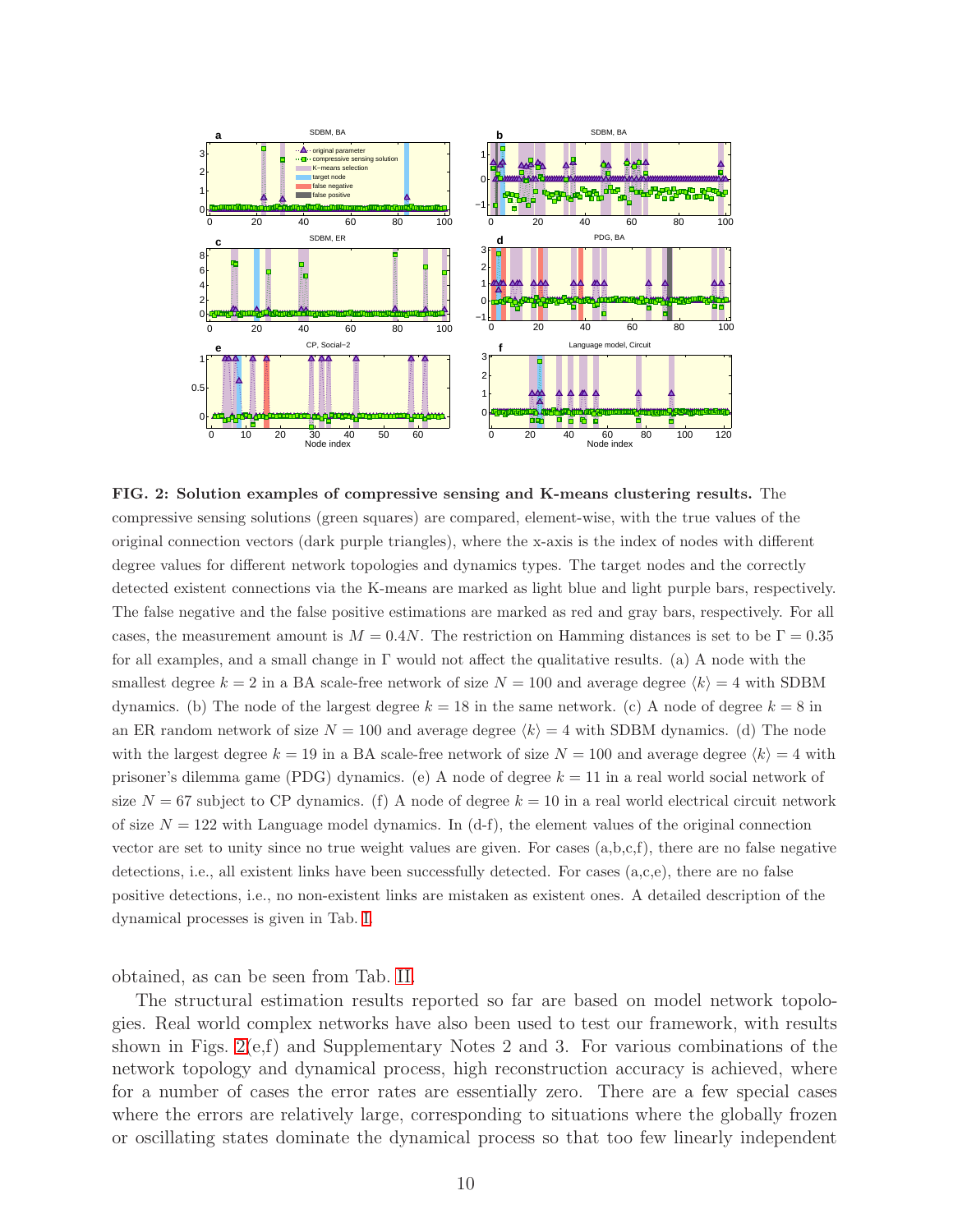<span id="page-10-0"></span>

FIG. 3: Structural estimation success rates and parameter estimation errors versus the normalized data amount. For SDBM dynamics on (a) ER-random and (b) BA scale-free networks, the success rates of detection of existent links and identification of nonexistent links,  $1 - R_e^1$  (green circles) and  $1 - R_e^0$  (white circles), respectively, versus the normalized data amount  $M/N$  with error bars. The absolute values of the errors in estimating the link weights and the nodal biases for the existent links (purple squares) and non-existent links (white squares) are also shown. Most data points have quite small error bars, indicating the performance stability of our method. High performance structural and parameter estimations are achieved insofar as  $M/N$  exceeds about 10%.

measurements can be obtained. Overall, the equivalent SDBM correspondence holds and our reconstruction scheme for real world networks is effective.

#### C. Parameter estimation scheme

From the reconstructed network structure, any node i's  $k_i$  immediate neighbors,  $m_1$ ,  $m_2, \ldots, m_{k_i}$ , and their state configuration,  $\mathbf{X}_i^{\text{MB}} = (x_{m_1}, x_{m_2}, \ldots, x_{m_{k_i}})^{\text{T}}$ , can be identified. Since the probability that  $i$ 's state is 1 at the next time step depends only on  $i$ 's immediate neighbors,  $\mathbf{X}_i^{\text{R}}(t)$  in Eq. [\(5\)](#page-5-0) can be simplified to  $\mathbf{X}_i^{\text{MB}}(t)$ , and Eq. (5) can be written as

$$
P\{x_i(t+1) = 1 | \mathbf{X}_i^{\text{R}}(t)\} = P\{x_i(t+1) = 1 | \mathbf{X}_i^{\text{MB}}(t)\} = \frac{1}{1 + \exp[\sum_{m=1}^{k_i} w_{im} x_m(t) + b_i]}.
$$
(10)

Accordingly, Eq. [\(9\)](#page-6-0) can be simplified as

$$
\mathbf{Y}_{(k_i+1)\times 1}^{\text{MB}} = \ominus_{(k_i+1)\times (k_i+1)}^{\text{MB}} \cdot \mathbf{V}_{(k_i+1)\times 1}^{\text{MB}},
$$

i.e.,

<span id="page-10-1"></span>
$$
\begin{pmatrix}\n\ln q_i(t_1) \\
\ln q_i(t_2) \\
\vdots \\
\ln q_i(t_{k_i+1})\n\end{pmatrix} = \begin{pmatrix}\n\langle x_{m_1}(t_1) \rangle, & \langle x_{m_2}(t_1) \rangle, \dots, & \langle x_{m_{k_i}}(t_1) \rangle, & 1 \\
\langle x_{m_1}(t_2) \rangle, & \langle x_{m_2}(t_2) \rangle, \dots, & \langle x_{m_{k_i}}(t_2) \rangle, & 1 \\
\vdots & \vdots & \vdots & \vdots \\
\langle x_{m_1}(t_{k_i+1}) \rangle, & \langle x_{m_1}(t_{k_i+1}) \rangle, \dots, & \langle x_{m_{k_i}}(t_{k_i+1}) \rangle, & 1\n\end{pmatrix} \begin{pmatrix}\nw_{im_1} \\
w_{im_2} \\
\vdots \\
w_{im_{k_i}} \\
b_i\n\end{pmatrix}, (11)
$$

١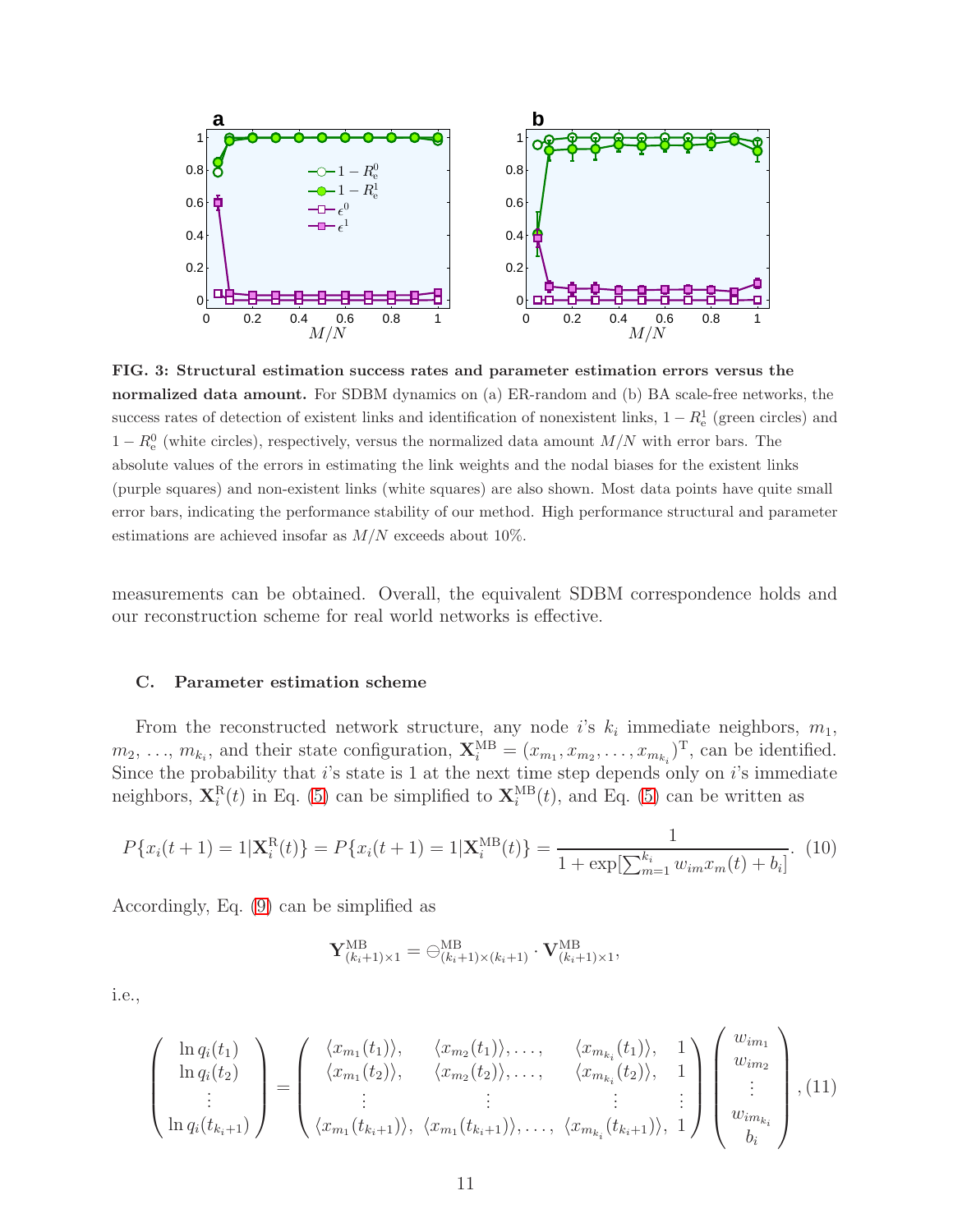<span id="page-11-0"></span>TABLE I: Description of the 14 dynamical processes on model networks and the conditional **probabilities.** The quantity  $P_i^{0\to1}$  or  $P_i^{1\to0}$  is the probability that the state of node i (of degree  $k_i$ ) becomes 1 at the next time step when its current state is 0, or vice versa, conditioned on its current neighboring state configuration. The number of *i*'s neighbors in state 1 is  $n_i$ . (See Supplementary Note 1 for a detailed description of the dynamics and parameters for estimating the conditional probabilities  $P_i^{0\rightarrow1}$  and  $P_i^{1\rightarrow0}$ .)

| Category      | Dynamics Type                                                                  | $P_i^{0\rightarrow 1}$                                                                                                                                                                                                                                                                                                                                                                        | $P_i^{1\rightarrow 0}$                                                                                                                                                                                                                                                                    |
|---------------|--------------------------------------------------------------------------------|-----------------------------------------------------------------------------------------------------------------------------------------------------------------------------------------------------------------------------------------------------------------------------------------------------------------------------------------------------------------------------------------------|-------------------------------------------------------------------------------------------------------------------------------------------------------------------------------------------------------------------------------------------------------------------------------------------|
| I             | <b>SDBM</b>                                                                    | $\frac{1}{1+\exp[\sum_{i=1}^N \frac{w_{ij}x_i(t)+b_i]}{1+\exp[\sum_{i=1}^N \frac{w_{ij}x_j(t)+b_i]}{1+\exp[\sum_{i=1}^N \frac{w_{ij}x_i(t)+b_i]}{1+\exp[\sum_{i=1}^N \frac{w_{ij}x_i(t)+b_i]}{1+\exp[\sum_{i=1}^N \frac{w_{ij}x_i(t)+b_i]}{1+\exp[\sum_{i=1}^N \frac{w_{ij}x_i(t)+b_i]}{1+\exp[\sum_{i=1}^N \frac{w_{ij}x_i(t)+b_i]}{1+\exp[\sum_{i=1}^N \frac{w_{ij}x_i(t)+b_i]}$            |                                                                                                                                                                                                                                                                                           |
| $\mathbf{II}$ | Ising Glauber $[47]$<br>$SQ-SG$ [48]<br>$SQ-PDG$ [48]                          | $\begin{array}{ll} \frac{1}{1+\exp[\frac{2J}{\kappa}(k_i-2n_i)]} & \frac{\exp[\frac{2J}{\kappa}(k_i-2n_i)]}{1+\exp[\frac{2J}{\kappa}(k_i-2n_i)]} \\ \frac{1}{1+\exp[(rk_i-n_i)/\kappa]} & \frac{\exp[(rk_i-n_i)/\kappa]}{1+\exp[(rk_i-n_i)/\kappa]} \end{array}$<br>$\frac{1}{1+\exp[(b-1)(k_i-n_i)/\kappa]} \qquad \qquad \frac{\exp[(b-1)(k_i-n_i)/\kappa]}{1+\exp[(b-1)(k_i-n_i)/\kappa]}$ |                                                                                                                                                                                                                                                                                           |
| $\rm III$     | Minority game $[49-53]$<br>Voter $[54, 55]$                                    | $\frac{k_i - n_i}{k_i}$<br>$\frac{n_i}{k_i}$                                                                                                                                                                                                                                                                                                                                                  | $\frac{\frac{n_i}{k_i}}{\frac{k_i-n_i}{k_i}}$                                                                                                                                                                                                                                             |
|               | Majority<br>vote $[54, 55]$                                                    |                                                                                                                                                                                                                                                                                                                                                                                               | $\left\{ \begin{aligned} &Q &\text{if } n_i < k_i/2 \\ &1/2 &\text{if } n_i = k_i/2 \\ &1-Q &\text{if } n_i > k_i/2 \end{aligned} \right. \quad \left\{ \begin{aligned} &1-Q &\text{if } n_i < k_i/2 \\ &1/2 &\text{if } n_i = k_i/2 \\ &Q &\text{if } n_i > k_i/2 \end{aligned} \right.$ |
| IV            | Link-update voter $[56, 57]$<br>Language model $[58, 59]$<br>Kirman $[60, 61]$ | $\frac{n_i}{\langle k \rangle}$<br>$S(\frac{n_i}{k_i})^{\alpha}$<br>$c_1 + dn_i$                                                                                                                                                                                                                                                                                                              | $\frac{\kappa_i - n_i}{\langle k \rangle}$<br>$(1-S)(\frac{k_i-n_i}{k_i})^{\alpha}$<br>$c_2 + d(k_i - n_i)$                                                                                                                                                                               |
| V             | CP [62, 63]<br>SIS [64-67]                                                     | $\frac{n_i}{k_i}\lambda_i$<br>$1 - (1 - \lambda_i)^{n_i}$                                                                                                                                                                                                                                                                                                                                     | $\mu_i$<br>$\mu_i$                                                                                                                                                                                                                                                                        |
| VI            | SG [68]<br>PDG [69, 70]                                                        | $\ast$<br>$\ast$                                                                                                                                                                                                                                                                                                                                                                              | $\ast$<br>$\ast$                                                                                                                                                                                                                                                                          |

where the  $k_i + 1$  linear equations uniquely solve  $w_{im_1}, \ldots, w_{im_{k_i}}$  and  $b_i$  simply via

$$
\mathbf{V}_{(k_i+1)\times 1}^{\text{MB}} = [\ominus_{(k_i+1)\times (k_i+1)}^{\text{MB}}]^{-1} \cdot \mathbf{Y}_{(k_i+1)\times 1}^{\text{MB}}.
$$

Our parameter estimation formulation is illustrated schematically in Fig. [4\(](#page-12-1)a).

For a particular neighboring state configuration of node i,  $\mathbf{X}_{i}^{\text{MB}}(t)$ , its occurring frequency determines the precision in the estimation of  $P\{x_i(t+1)|\mathbf{X}_i^{MB}(t)\}\simeq \langle x_i(t+1)\rangle$ ,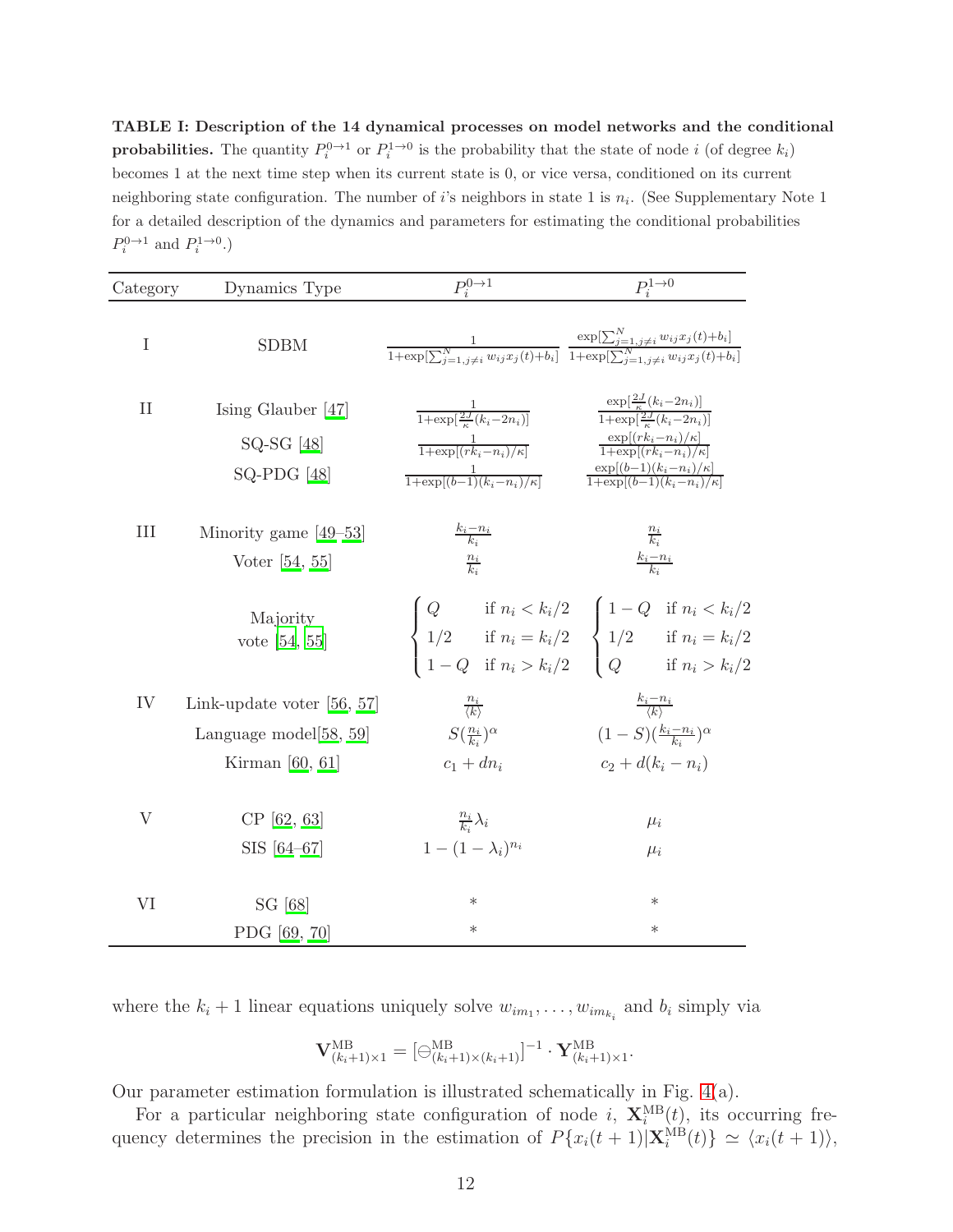<span id="page-12-0"></span>TABLE II: Reconstruction error rates. For the same dynamical processes in Tab. [I,](#page-11-0) the error rates (in percentages) in uncovering the existent and non-existent links,  $R_e^1$  and  $R_e^0$ , respectively. ER-random and BA scale-free networks of size  $N = 100$  and average degree  $\langle k \rangle = 4$  are used as the underlining network supporting the various dynamical processes. The normalized number of measurements used in compressive sensing is  $M/N = 0.4$  for all cases.

| Category | Dynamics Type                |           | $R_{\rm e}^0$ / $R_{\rm e}^1$ (%, ER) $R_{\rm e}^0$ / $R_{\rm e}^1$ (%, BA) |
|----------|------------------------------|-----------|-----------------------------------------------------------------------------|
| T        | <b>SDBM</b>                  | 0.0 / 0.1 | 0.1 / 3.4                                                                   |
| $\prod$  | Ising Glauber $[47]$         | 0.0 / 0.0 | 0.0 / 0.0                                                                   |
|          | $SQ-SG [48]$                 | 0.0 / 0.0 | 0.0 / 3.2                                                                   |
|          | $SQ-PDG$ [48]                | 0.0 / 0.0 | 0.3 / 3.3                                                                   |
| Ш        | Minority game $[49-53]$      | 0.0 / 0.6 | 0.0 / 0.2                                                                   |
|          | Voter $[54, 55]$             | 0.0 / 0.0 | 0.0 / 0.0                                                                   |
|          | Majority vote $[54, 55]$     | 0.0 / 0.0 | 0.0 / 0.1                                                                   |
| IV       | Link-update voter $[56, 57]$ | 0.0 / 0.0 | 1.8 / 3.6                                                                   |
|          | Language model $[58, 59]$    | 0.0 / 0.0 | 0.0 / 0.4                                                                   |
|          | Kirman $[60, 61]$            | 0.0 / 2.3 | 0.0 / 3.8                                                                   |
| V        | $CP$ [62, 63]                | 0.0 / 1.4 | 0.0 / 0.4                                                                   |
|          | SIS [64–67]                  | 0.3 / 5.2 | 0.1 / 15.6                                                                  |
| VI       | SG [68]                      | 0.0 / 1.7 | 0.0 / 9.4                                                                   |
|          | PDG [69, 70]                 | 0.1 / 9.6 | 0.1 / 9.8                                                                   |

<span id="page-12-1"></span>

FIG. 4: A schematic illustration of SDBM parameter estimation. (a) For the SDBM of the same system in Fig.  $1(a,b)$ , the corresponding parameter estimation framework as in Eq.  $(11)$ . The connections of the network have already been reconstructed, so the entries in Eq. [\(11\)](#page-10-1) can be obtained from a node's Markov blanket [Fig. [1\(](#page-3-0)b)]. The calculation is implemented for each node in the system. (b) The values of the link weights and the nodal biases (different colors) for the corresponding SDBM are calculated via the parameter estimation scheme in (a) and the degree guided solution substitution operation (see Methods).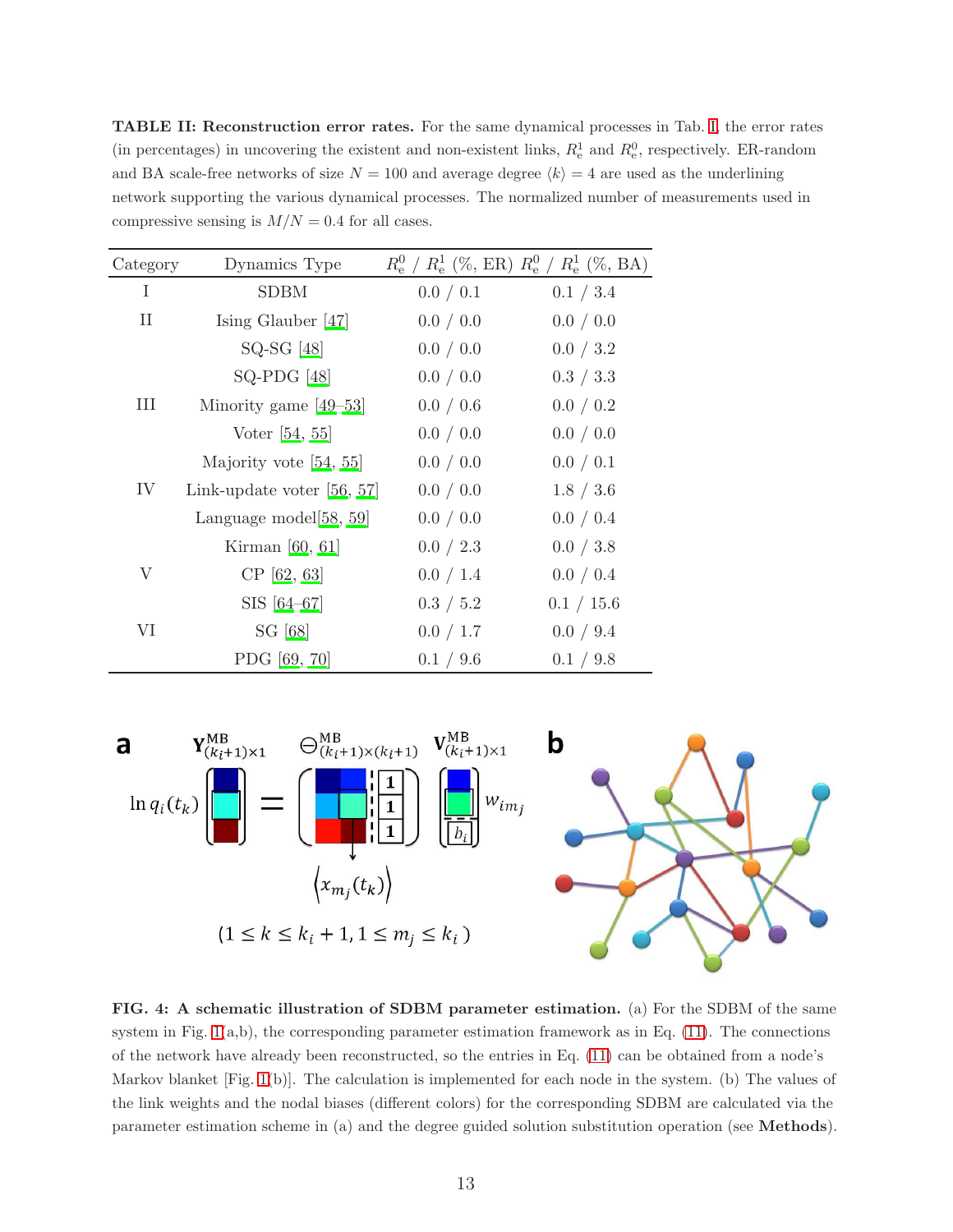which in turn determines the solution precision of Eq. [\(11\)](#page-10-1). The occurrence of different neighboring state configurations for the same node may differ dramatically. Furthermore, the accuracy in estimating the probability  $P\{x_i(t+1)|\mathbf{X}_i^{MB}(t)\}\)$  depends on the node degree due to the increasing difficulty in finding exactly the same configurations for larger degree nodes. Overcoming the estimation difficulty is a highly non-trivial problem. Exploiting the available data further, we develop a degree guided solution-substitution operation to cope with this difficulty, where sufficient estimation precision is guaranteed for most cases (see Methods). A SDBM with estimated parameters is schematically shown in Fig. [4\(](#page-12-1)b).

### D. Universal dynamics approximator

In Table [I,](#page-11-0) the complex network dynamics are categorized in terms of the specific probabilities  $P_i^{0\to1}$  and  $P_i^{1\to0}$ . In particular, category I is for the SDBM dynamics and category II contains dynamical processes with  $P_i^{0\to1}$  and  $P_i^{1\to0}$  having a mathematical form similar to that of the SDBM. For category III, the forms of  $P_i^{0\to1}$  and  $P_i^{1\to0}$  for the three types of dynamics are quite different. Despite the differences among the dynamical processes in the three categories, they share a key property: i.e.,  $P_i^{0\to1} + P_i^{1\to0} = 1$ , which plays a critical role in implementing the parameter estimation algorithm. For the processes in categories IV and V, we have  $P_i^{0\to 1} + P_i^{1\to 0} \neq 1$ , where  $P_i^{1\to 0}$  is a time-invariant constant for the nodal dynamics in category V.

We first test our parameter estimation scheme using the state time series generated by the SDBM, which can be validated through a direct comparison of the estimated parameter values with their true values, as shown in Figs.  $2(a-c)$ . However, since the parameters only affect the system collectively (not individually) in the form of the product summation [Eq. [\(5\)](#page-5-0)] and our goal is to assess the predictive power, we introduce an alternative validation scheme. For each particular system configuration, the acceptable parameter estimation results would serve as a base to generate another SDBM with identical conditional probabilities for each node at each time step, as compared with those of the original system. (A visual comparison between the conditional probabilities of the original system and that generated via the reconstructed SDBM is presented in Supplementary Note 4). Figure  $5(a)$ shows the error distributions of the estimated conditional probability time series, where an overwhelmingly sharp peak occurs at 0, indicating an excellent agreement between the estimated and the true parameter values.

For typical dynamical processes on complex networks, our goal is to find the equivalent SDBMs whose true parameter values are not available. In this case, the performance of the parameter estimation scheme can be assessed through the reconstructed conditional probabilities. Based on the recovered network structure, the time series of the network dynamics are fed into the parameter estimation scheme, and the link weights and the nodal biases are obtained to form a system obeying the SDBM dynamics. Corresponding to the categories in Table [I,](#page-11-0) the distributions of the estimation errors between the original conditional probability  $P\{x_i(t+1) = 1 | \mathbf{X}_i^R(t)\}\$  and the one generated by the newly constructed SDBM are shown in Fig. [5,](#page-15-0) where panels (a-f) show the error distributions corresponding to the six types of dynamics in categories II and III in Table [I,](#page-11-0) respectively. In each case, a sharp peak at zero dominates the distribution, indicating the equivalence of the reconstructed SDBM to the original dynamics. Given a particular type of complex network dynamics, the SDBM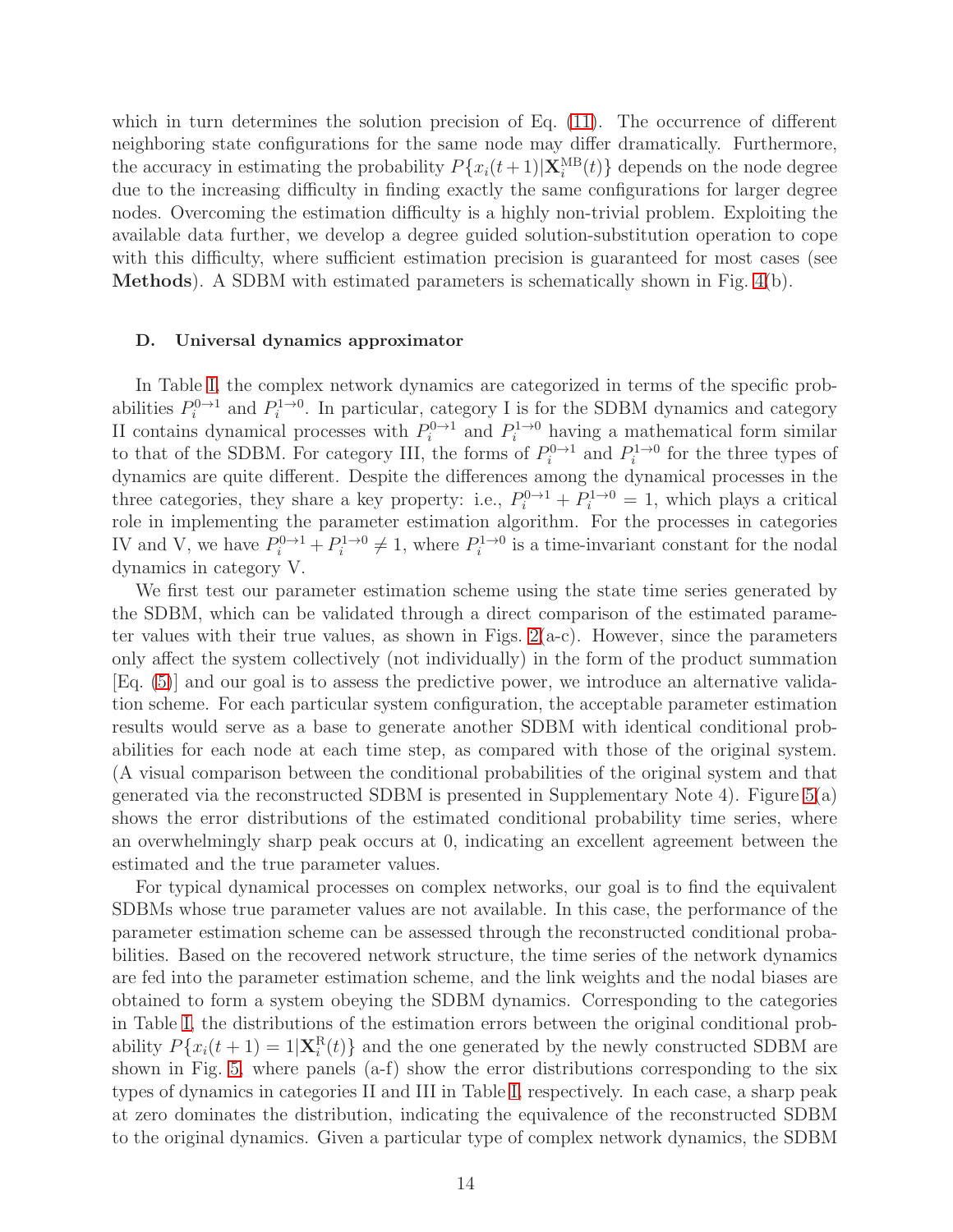resulted from our structural and parameter estimation framework is indeed equivalent to the original dynamical system. The limited amount of data obtained from the original system renders important state prediction of the system, a task that can be accomplished by taking advantage of the equivalence of the SDBM to the original system in the sense that the SDBM produces approximately equal state transition probabilities in the immediate future, given the current system configuration. The SDBM thus possesses a significant predictive power for the original system. Regardless of the type of the dynamical process, insofar it satisfies the relation  $P_i^{0\to 1} + P_i^{1\to 0} = 1$ , the reconstructed SDBM can serve as a universal dynamics approximator.

For an SDBM, the relation  $P_i^{1 \to 1} = 1 - P_i^{1 \to 0} = P_i^{0 \to 1}$  holds in general. However, for the dynamical processes in categories IV and V, we have  $P_i^{1\to 1} \neq 1 - P_i^{1\to 0} = P_i^{0\to 1}$  so that a single SDBM is not sufficient to fully characterize the dynamical evolution. Our solution is to construct two SDBMs, A and B, each associated with one of the two cases:  $x_i(t) = 0$ and  $x_i(t) = 1$ , respectively. The link weights  $w_{ij}^{\text{A}}$  (or  $w_{ij}^{\text{B}}$ ) and the nodal bias  $b_i^{\text{A}}$  (or  $b_i^{\text{B}}$ ) for node *i* in SDBM A (or B) are computed for all the time steps *t* satisfying  $x_i(t) = 0$  (or  $x_i(t) = 1$ , leading to  $P\{x_i(t+1) = 1 | \mathbf{X}_i^R(t)\}$  for  $x_i(t) = 0$  (or  $x_i(t) = 1$ ) from SDBM A (or B). Using this strategy, the dominant peaks at zero persist in the error distributions for the dynamical processes in category IV, as shown in Figs.  $5(g-i)$ . For the epidemic spreading dynamics (CP and SIS) in category V, the fixed value of  $P_i^{1\rightarrow 0}$  for each node i can be acquired through  $P_i^{1\to0} \simeq \langle x_i(t_1+1) \rangle_{t_1}$ , where  $\langle x_i(t_1+1) \rangle_{t_1}$  stands for the average of  $x_i(t_1 + 1)$  over all values of  $t_1$  satisfying  $x_i(t_1) = 1$ . Through this approach, SDBM B is in fact a network without links but with each node's bias satisfying  $\mu_i = \exp(b_i)/[1 + \exp(b_i)],$ where  $\mu_i$  is node *i*'s recovery rate. Figures [5\(](#page-15-0)j) and 5(k) show the error distributions of the conditional probability recovery for the spreading processes, where we see that the errors are essentially zero. If the method of solving SDBM B in category IV is adopted to the dynamical processes in other categories, i.e., without any prior knowledge about  $P_i^{1\rightarrow 0}$ , the resulted SDBM would have nearly identical link weight values with respect to SDBM A (in categories I-III) or have close-to-zero link weights and  $\mu_i \simeq \exp(b_i)/[1 + \exp(b_i)]$  for category V, despite that their conditional probability recovery errors may be slightly larger than those in Fig. [5.](#page-15-0) The persistent occurrence of a dominant peak at zero in the error distribution suggests the power of combined SDBMs as a universal dynamics approximator, regardless of the specifics of the transition probability. When limited prior knowledge about  $P_i^{1\rightarrow 0}$  is available, SDBM B can be simplified or even removed without compromising the estimation accuracy. In general, the universal approximator has a significant short-term predictive power for arbitrary types of dynamics on complex networks.

In the terminology of machine learning, the conditional probability recovery error is called the "training error," since it is obtained from the same data set used to build (or "train") the approximator. In machine learning, the data points generated from the same system that have not been used in the training process can be exploited to validate or test the actual performance of the trained model [\[32\]](#page-23-3), which in our case is the approximator. As a result, the time series generated from the original complex network system after the approximator is built can be used as the test data set. (Absence of hyper-parameters in the reconstruction process means that cross validation is unnecessary.) In most cases, the training errors are generally smaller than the test errors, since the training data set is already well-fitted by the model (the approximator) in the training process, while the test data are new and may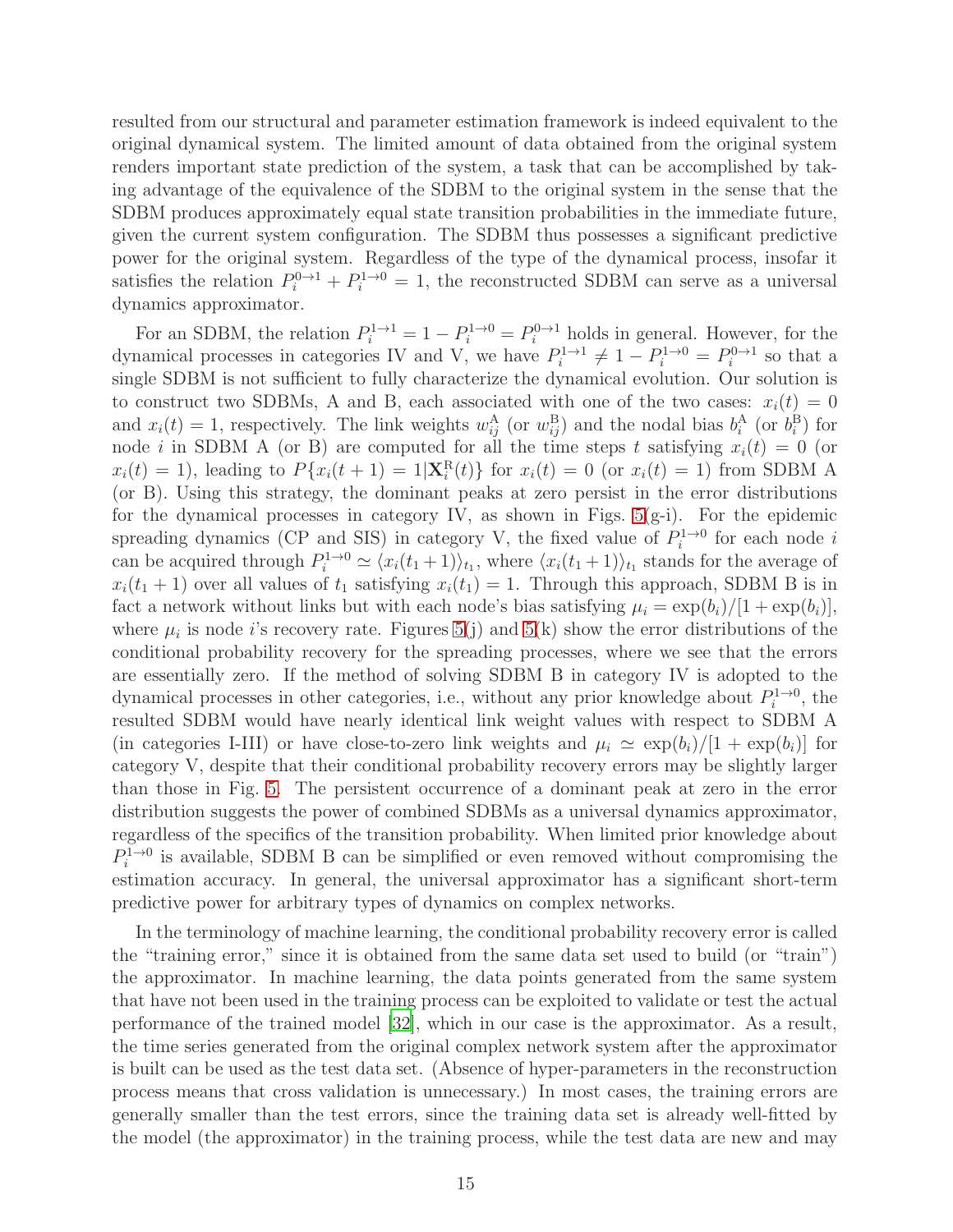<span id="page-15-0"></span>

FIG. 5: Distributions of the conditional probability estimation errors for various complex network dynamics. The distributions of  $\delta = |P\{x_i(t+1) = 1 | \mathbf{X}_i^{\text{R}}(t)\} - P^{\text{est}}[x_i(t+1) = 1 | \mathbf{X}_i^{\text{R}}(t)]|$  for the dynamical processes in categories I to V from Table [I](#page-11-0) for ER random (green bars) and BA scale-free (blue bars) networks, where  $P^{\text{est}}[x_i(t+1) = 1 | \mathbf{X}_i^{\text{R}}(t)]$  denotes the conditional probability estimated from the corresponding SDBM approximator through the original state configuration times series, where  $1 \leq i \leq N$ and  $1 \leq t \leq T$ .

be out of the fitting range of the current model. Feeding the state configurations of the test data set into the approximator, we calculate the corresponding conditional probabilities using Eq. [\(5\)](#page-5-0) and compare them to the true values. The results reveal a clear advantage of the approximator built from our scheme, i.e., the training and test errors are nearly identical, indicating the absence of any over-fitting issues that are common in various machine learning methodologies [\[32](#page-23-3)].

#### III. DISCUSSION

Reconstructing complex dynamical systems from data is a frontier field in network science and engineering with significant applications. Our study was motivated by the question: is it possible to build a universal "machine" to reconstruct, from data only, the underlying complex networked dynamical system and to make predictions? While this paper does not provide a mathematically rigorous solution, significant and (in some cases) striking results are obtained, which give strong credence that such a machine may be possible. In particular, we combine compressive sensing and machine learning to propose two concepts: universal network structural estimator and dynamics approximator. Universality is fundamentally possible due to the fact that many dynamical processes on complex networks are of the Markov type and the interactions among the nodes are local. As a result, utilizing basic tools from machine learning and statistical physics, one can build up an energy based Markov network model (e.g., a sparse dynamical Boltzmann machine) to construct a uni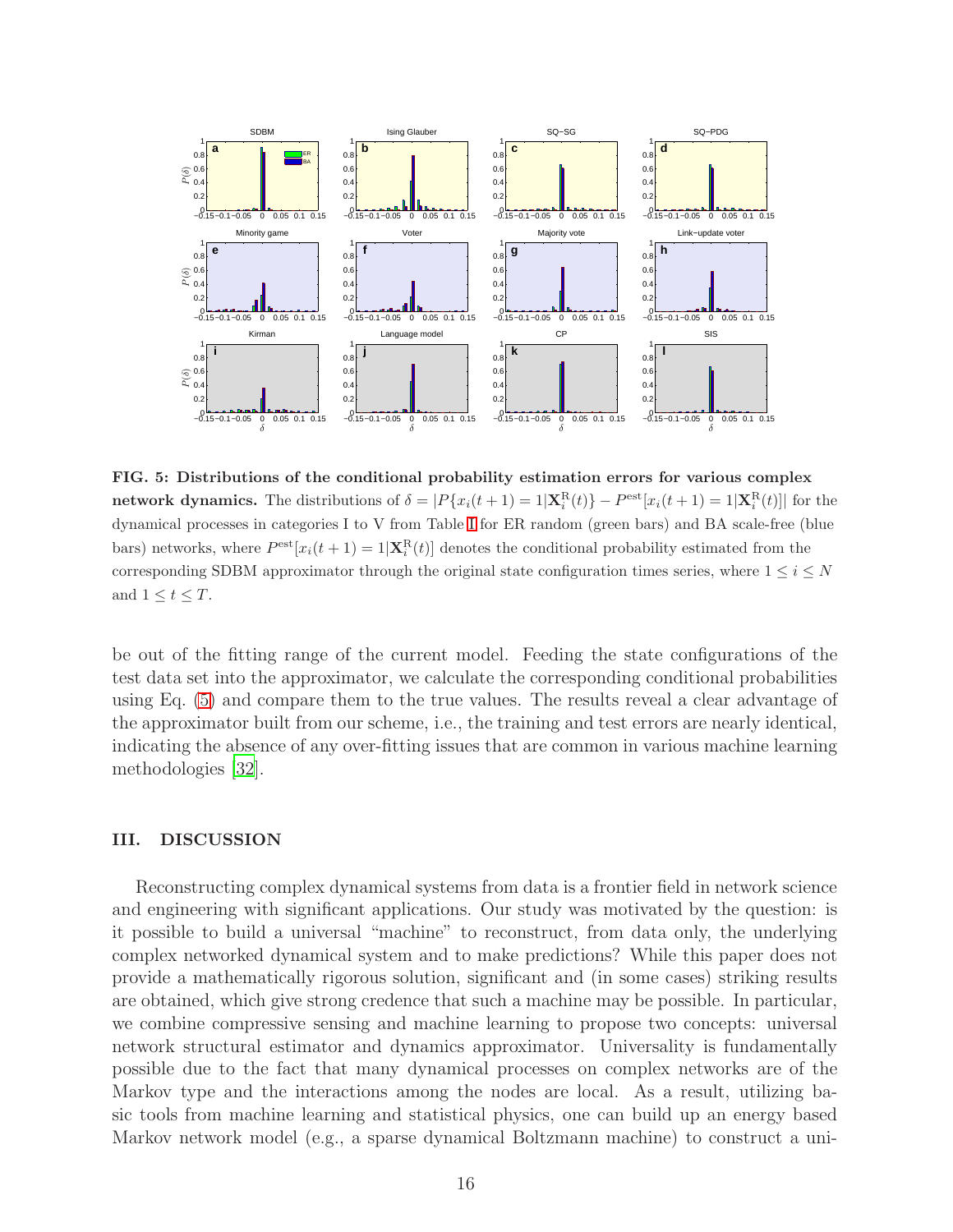versal estimator and approximator for different types of complex network structures and dynamics. For a large number of representative dynamical processes studied in this paper, we demonstrate that such a universal SDBM can be reconstructed based on compressive sensing and the scheme of K-means using data only, without requiring any extra information about the network structure or the dynamical process. The working of the SDBM is demonstrated using a large number of combinations of the network structure and dynamics, including many real world networks and classic evolutionary game dynamics. An SDBM with its parameters given by the equations constructed from the times series along with the estimated network structure is able to reproduce the conditional probabilities quantitatively and, accordingly, it is capable of predicting the state configuration at least in a short term. We demonstrate that, for certain types of dynamics, the approximator can reproduce the dynamical process statistically, indicating the potential of its serving as a generative model for long term prediction in such cases (Supplementary Note 5).

While we assume binary dynamics, in principle the methodology can be applied to other types of dynamical processes. In particular, Eq. [\(4\)](#page-4-0) can be readily extended to the conditional probability of each possible state value  $\lambda_j$ , i.e.,  $P\{x_i(t+1) = \lambda_j | \mathbf{X}_i^{\text{R}}(t)\}$  $P\{x_i(t+1) = \lambda_j, \mathbf{X}_i^{\text{R}}(t)\} / \sum_s P\{x_i(t+1) = \lambda_s, \mathbf{X}_i^{\text{R}}(t)\}.$  A potential difficulty is that the configuration space of the system states grows exponentially with the number of choices of  $\lambda_i$  so that, given a finite amount of data, the number of time instances corresponding to each particular configuration decreases exponentially, leading to a significant reduction in the estimation precision of the conditional probability.

Our effort represents an initial attempt to realize a universal estimator and approximator, and the performance of our method is quite competitive in comparison with the existing reconstruction schemes designed for specific types of dynamics, such as the compressive sensing technique for evolutionary game and epidemic spreading dynamics [\[27](#page-22-7)[–31\]](#page-23-2), as well as methods adopting the Bethe approximation, pseudo-likelihood, mean-field theory, and decimation operation for static and kinetic inverse Ising problems [\[9](#page-22-1)[–20\]](#page-22-4). In realistic applications, the data obtained may be discontinuous or incomplete. In such cases, the short-term predictive power possessed by the universal estimator and approximator can be exploited to overcome the difficulty of missing data, as the Markov network nature of the SDBM makes backward inference possible so that the system configurations during the time periods of missing data may be inferred. When long term prediction is possible, the universal approximator has the critical capability of simulating the system behavior and predicting the chance that the system state enters into a global absorption phase, which may find significant applications such as disaster early warning. Another interesting reverse-engineering problem lies in the mapping between the original dynamics and the corresponding parameter value distribution of the reconstructed SDBM. That is, a certain parameter distribution of the SDBM may indicate a specific type of the original dynamics. As such, the correspondence can be used for precisely identifying nonlinear and complex networked dynamical systems. It is also possible to assess the relative importance of the nodes and links in a complex network based on their corresponding biases and weights in the reconstructed SDBM for controlling the network dynamics. These advantages justify our idea of developing a universal machine for data-based reverse engineering of complex networked dynamical systems, calling for future efforts in this emerging direction to further develop and perfect the universal network structural estimator and dynamics approximator.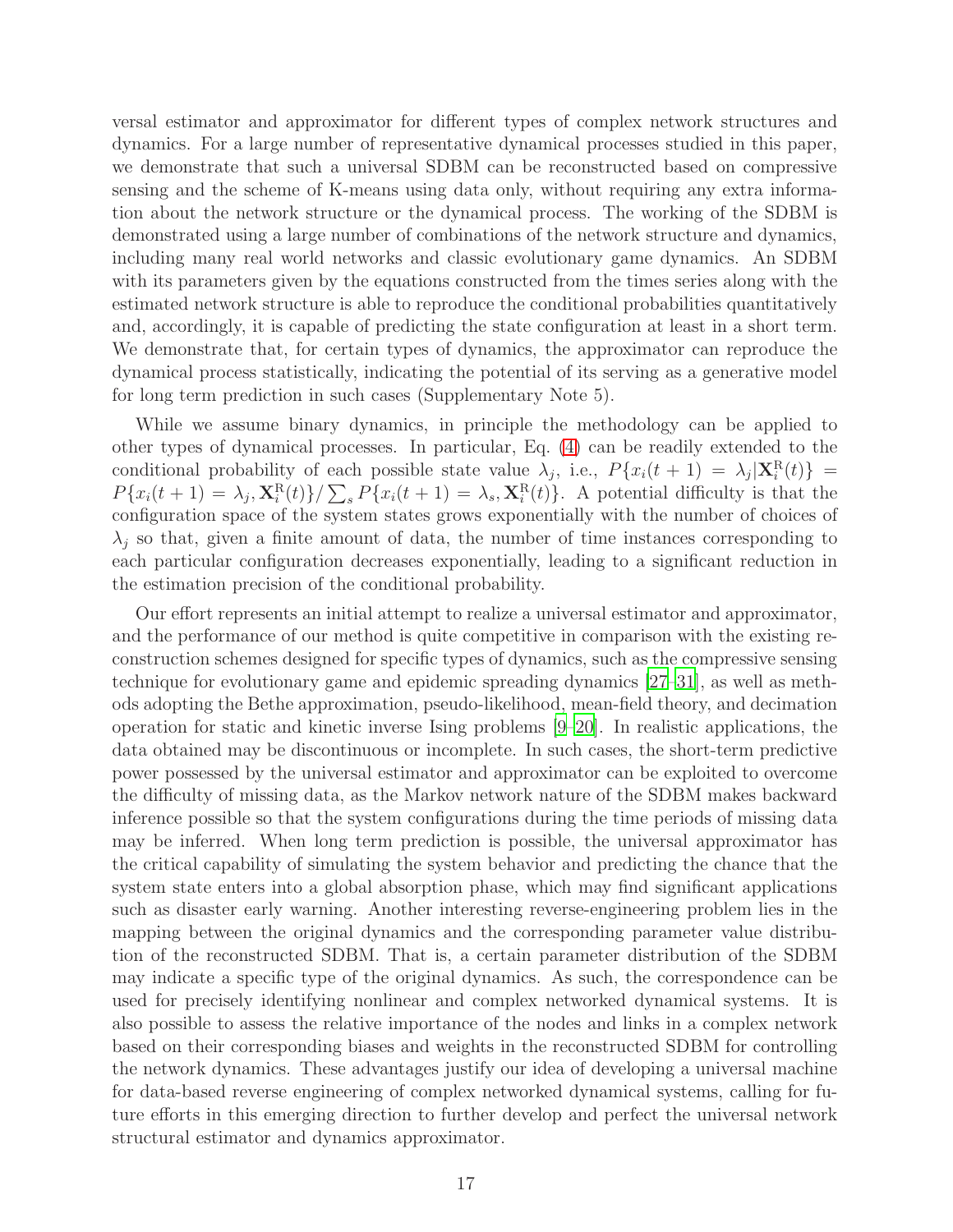### IV. METHODS

Structural estimation details. For each type of dynamics, 10 different network realizations are generated for both BA scale-free and ER random topologies. For any node in a particular network realization, the corresponding connection weight vector  $V_{N\times 1}$  is obtained by averaging over 100 compressive sensing implementations. The elements corresponding to the existent nodes are distinguished from the non-existent links by feeding the averaged  $V_{N\times1}$  into the K-means algorithm (see below). The unweighted adjacency matrix is then obtained.

Conflict resolution. Since the links are bidirectional, the node on each side provides a weighted solution of the same link. The two solutions may be quite different, giving contradictory indication of the existence of the link and resulting in an asymmetric adjacency matrix. For majority types of dynamical processes on complex networks, compressive sensing almost always gives higher prediction accuracy for lower degree nodes due to their connection sparsity, which holds true especially for nodes with their degrees smaller than the network average. Based on this fact, when encountering contradictory solutions, we determine the link existence by examining the lower degree side if the degree value is equal to or smaller than the network average. For cases where the degrees of both sides are larger than the network average, we find that the false negative rates are often high. This is because compressive sensing tends to give over simplified results such as inducing a more than necessary level of sparsity to the solution or causing large fluctuations with the non-existent links so they are mixed up with the existent ones. As a result, contradictory solutions are treated as positive (existent) solutions. For two types of dynamics, the SDBM dynamics and link-update voter dynamics, or dynamics on real world networks, treating all contradictory solutions this way, regardless of degree values, can improve the reconstruction precision, albeit only slightly in some cases.

Implementation of the K-means algorithm. K-means is one of the simplest and most popular clustering algorithms, which has been used widely for unsupervised clustering tasks [\[32\]](#page-23-3). It provides each data example an assignment to a cluster within which the data examples are relatively close (or similar) while being distant from the ones in other clusters. The main steps for solving a typical two-dimensional data clustering problem via K-means are schematically illustrated in Fig. [6.](#page-18-0) For each vector  $V_{N\times 1}$  obtained from averaging over multiple applications of compressive sensing, picking out the elements corresponding to the existent links from the non-existent ones with their fluctuating element values is equivalent to a one-dimensional clustering problems with two target clusters, which is one dimension lower than the case shown in Fig. [6.](#page-18-0) When implementing the K-means algorithm, we choose the initial cluster center positions for the two clusters as the maximum and minimum values of the vector elements with the bias  $b_i$  excluded. This is justified because the compressive sensing solution of  $b_i$  can have an overwhelmingly high absolute value, which does not provide any structural information but can severely disrupt the clustering process, as demonstrated in Figs.  $2(d,f)$ . Due to the sparsity of complex networks, the cluster with smaller number of components is regarded as containing the solutions of the existent links, and the components of the other one correspond to the non-existent links.

Link weights and nodal bias estimation. For each node i, we rank the occurrences of all the existing configurations of its neighbor's states. Among the top ones,  $k_i + 1$  are selected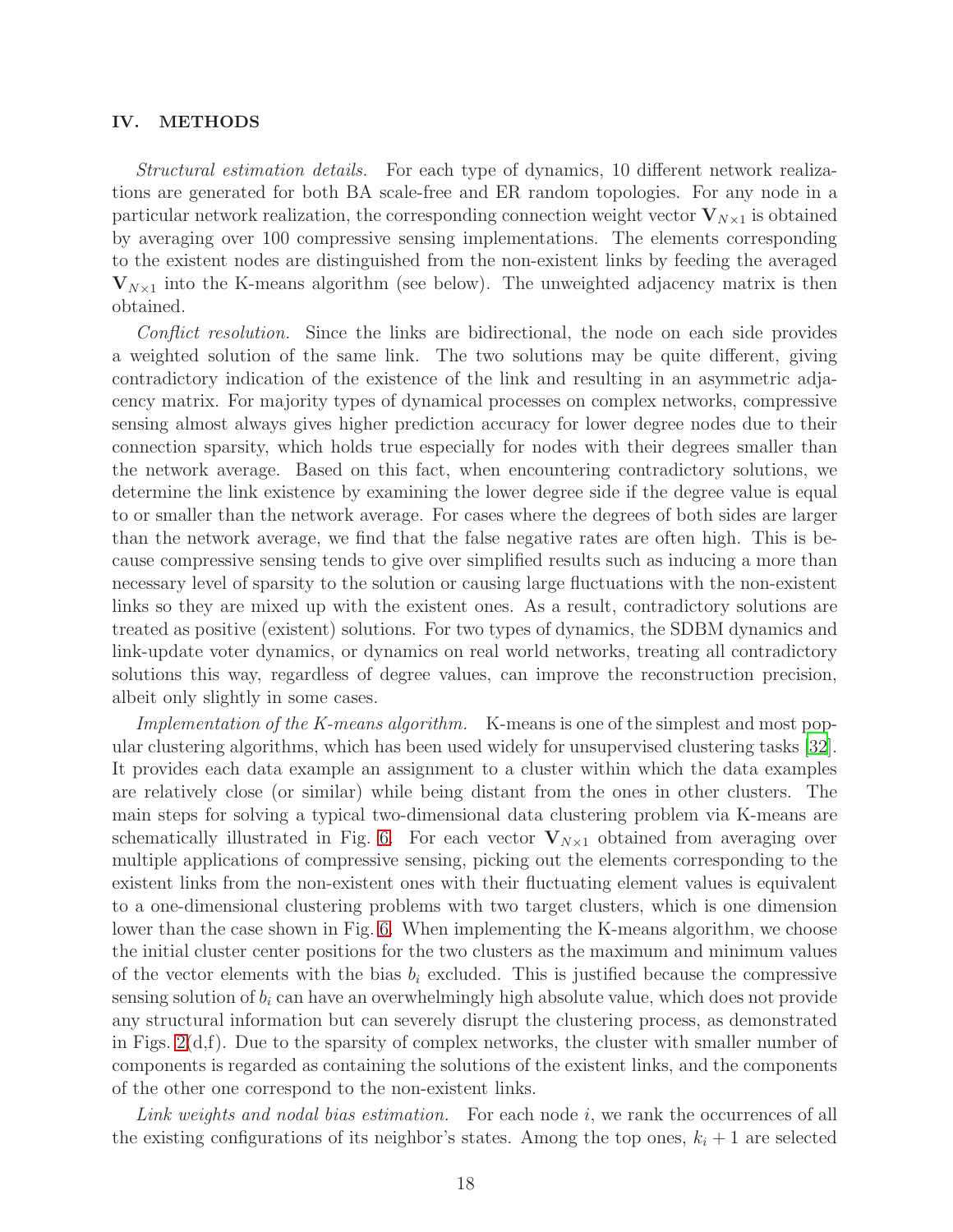<span id="page-18-0"></span>

FIG. 6: A schematic illustration of the K-means algorithm for two-dimensional data clustering. (a) The data points (solid blue circles) to be clustered in a 2D feature space. There are three clusters, so  $K = 3$ . The K-means algorithm is capable of assigning each data point into one of the clusters. (b) For random locations of the cluster centers (aqua, green, and red hollow circles), each data point can be associated with the closest center. (c) The 2D space is divided into three regions through three decision boundaries (black dashed lines), each containing the corresponding data points whose closest center is within. The data points currently in the regions with the aqua, green, and red centers are assigned to the corresponding clusters, respectively. At this stage, data points may be assigned to a cluster that did not belong to the one at the beginning of the process. (d) Each center moves to the centroid of the data points currently assigned to it (movements shown by the black arrows). (e) The updated cluster assignments of the data points are obtained according to the new center locations. The steps in (c) and (d) are repeated until convergence is achieved. (f) The final cluster assignments. Different from this illustration, the compressive sensing solutions of the link weights  $w_{ij}$  are one-dimensional data points, which form two clusters in 1D, corresponding to the existent and non-existent links, respectively. (For better visualization, we use the 2D case to illustrate the K-means algorithm instead of 1D.)

to ensure that the coefficient matrix  $\ominus_{(k_i+1)\times(k_i+1)}^{\text{MB}}$  on the right hand side of Eq. [\(11\)](#page-10-1) has full rank so that the solutions,  $w_{im_1}, w_{im_2}, \ldots, w_{im_{k_i}}, b_i$ , are unique (the selected configurations are not necessarily on the exact top, since the real top  $k_i + 1$  ones may not provide a full rank coefficient matrix).

Due to insufficient number of samples or some particular features of a specific dynamical process,  $\langle x_i(t+1) \rangle$ , the statistical estimation of  $P\{x_i(t+1)|\mathbf{X}_i^{MB}(t)\}$  (or  $P\{x_i(t+1)|\mathbf{X}_i^{R}(t)\}\rangle$ ,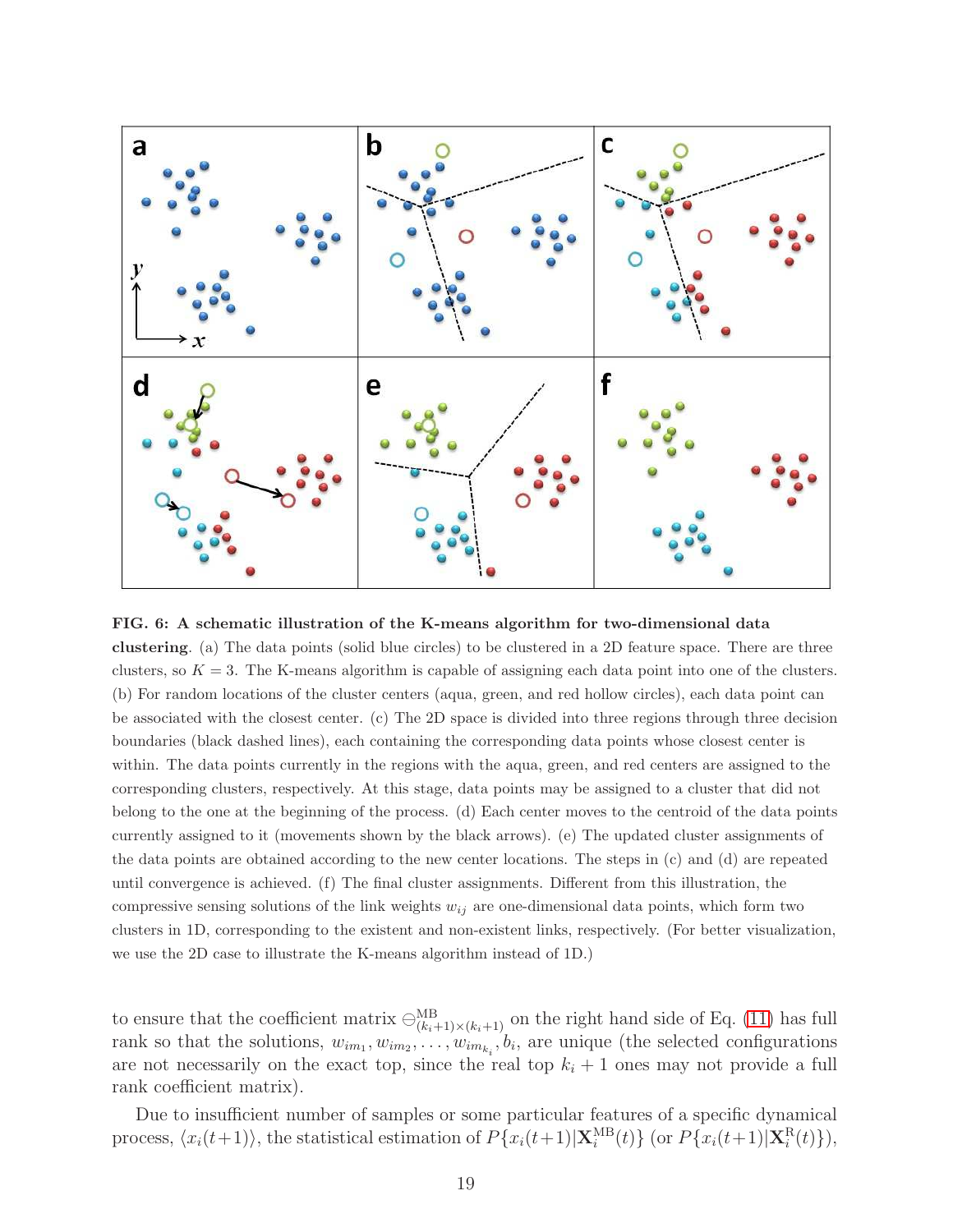<span id="page-19-0"></span>

FIG. 7: An example of our proposed degree guided solution-substitution operation and final equation group construction. The target node 1 has only two neighbors, nodes 2 and 3. Without loss of generality, we set  $k_3 < k_1 = 2 < k_2$  so that the link weight between nodes 1 and 3,  $w_{13}$ , is already obtained. The quantity  $P_s^{\text{MB}} = \ln(1/\langle x_1(t+1)\rangle_s - 1)$   $(s = 1, \ldots, 4$ , as there are  $2^{k_1} = 4$  possible  $(x_2, x_3)$ configurations in total) denotes the estimated probability for  $x_1 = 1$  under configuration s at the next time step. The occurring probabilities of the corresponding  $(x_2, x_3)$  configurations are listed as percentages in the left column of each panel. (a) All four  $(x_2, x_3)$  configurations are shown by the first two columns of the  $4 \times 3$  matrix in the equation. (b) The contribution of the known  $w_{13}$  and the configurations of  $x_3$  as marked in (a) are moved to the left-hand side of the equation. (c) In order to solve for  $(w_{12}, b_1)^T$ , the two most precise  $P_s^{\text{MB}}$  values (s = 2 and 4) corresponding to the most frequent  $(x_2, x_3)$  configurations from (b) are chosen to build a linear 2-equation group. However, the  $2 \times 2$  matrix on the right-hand side does not have full rank and, hence, this equation group is ill defined (d) Configurations  $s = 1$  and 2 are selected to construct a 2-equation group with a full rank  $2 \times 2$  matrix on the right-hand side and relatively precise probability estimations, and this equation group is used to solve  $(w_{12}, b_1)^T$ .

can be 0 or 1, which respectively makes  $1/\langle x_i(t + 1) \rangle$  or  $\ln[1 - 1/\langle x_i(t + 1) \rangle]$  in Eqs. [\(9\)](#page-6-0) and [\(11\)](#page-10-1) diverge. Without loss of generality, we set  $\langle x_i(t + 1) \rangle = \epsilon$  (or  $\langle x_i(t + 1) \rangle = 1 - \epsilon$ ) if  $\langle x_i(t + 1) \rangle = 0$  (or 1), where  $\epsilon$  is a small positive constant.

For node *i* of degree  $k_i$ , the total number of the possible neighboring state configurations is  $2^{k_i}$ , so large degree nodes have significantly more configurations. The process may then regard every particular type of configurations as useful and accordingly lead to inaccurate estimate of  $P\{x_i(t+1)|\mathbf{X}_i^{MB}(t)\}\$ . Our computations show that properly setting a tolerance in the Hamming distance that allows similar but not exactly identical configurations to be treated as the same  $\mathbf{X}^{\text{MB}}_i(t)$  can improve the estimation performance. For a particular neighboring state configuration with too fewer identical matches in the observed data, configurations with difference in one or more digits in the Hamming distance are used instead, until a sufficient number of matches are found. For nodes of degrees larger than, say 15, the Hamming distance tolerances within 2 or 3 usually lead to a reasonable number of matches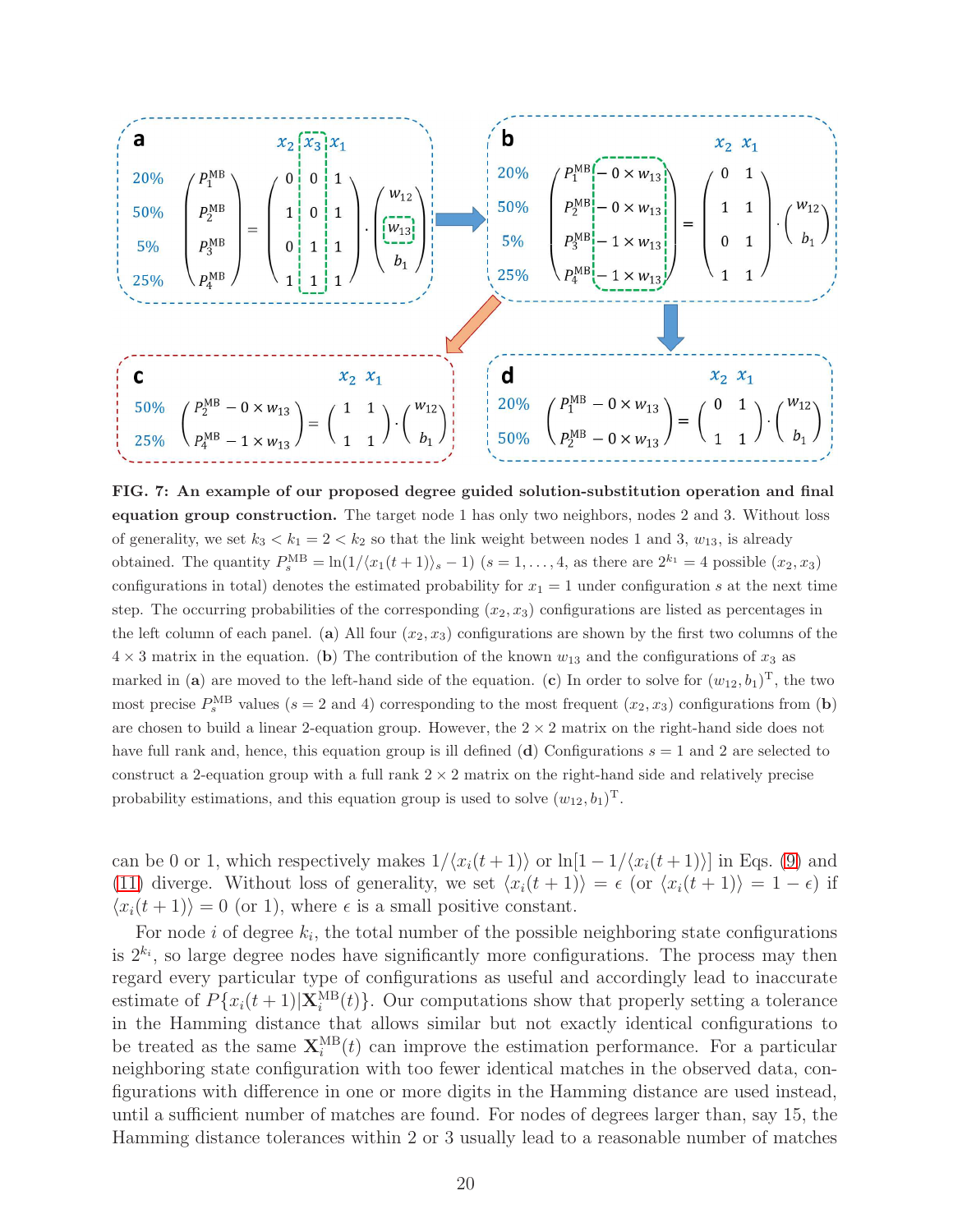for estimating  $P\{x_i(t+1)|\mathbf{X}_i^{MB}(t)\}\$ . Extensive calculation shows that the small inaccuracy has little effect on the reconstruction accuracy.

Degree quided solution-substitution operation. For node i's neighbors, the occurrence frequency of a particular state configuration is generally higher for smaller values of  $k_i$ . Accordingly, the probability estimation conditioned on this configuration can be more accurate for smaller values of  $k_i$ . More precise conditional probabilities in turn lead to a higher estimation accuracy of link weights and node biases. Similar to resolving the solution contradiction in the structural reconstruction step, for a pair of linked nodes,  $i$  and  $j$  of different degrees,  $w_{ij}$  solved from the equation group of node i is likely to be more accurate than  $w_{ji}$ obtained via node j, if  $k_i < k_j$ , even ideally they should have the identical values. As a result, using the solution obtained from a lower degree node as the value of the link weight provides a better estimation. We run the calculation for all nodes in the network one by one in a degree-increasing order so that the link weights of the smallest degree nodes are acquired earlier than for other nodes. For the larger degree nodes, the link weights shared with the smaller degree nodes are substituted by the previously obtained values, which are treated as known constants instead of variables waiting to be solved. This operation effectively removes the contribution of the lower degree neighbors from the equation and so reduces the number of unknown variables. A reduced equation group in a form similar to Eq. [\(11\)](#page-10-1) can be built up based on the most frequently occurring state configurations of the remaining neighbors. When the full-rank condition is met, maximum possible precision of the remaining unknown link weights can be achieved. Consequently, with the substitution operation, the  $k_i$  link weights of node i, which can be inaccurate if solved from the original  $k_i + 1$ -equation group, can be estimated with the maximum possible accuracy. An example of this substitution operation and the final equation group construction process is shown in Fig. [7.](#page-19-0)

Our calculations show that the application of the degree guided solution-substitution operation can significantly increase the accuracy of the estimation of the link weights and nodes biases. This operation is thus key to making the SDBM correspondence a reliable approximator of the original network dynamics.

As shown in Fig. [5,](#page-15-0) for dynamical processes in categories I and II, the estimation errors are dominantly distributed at zero. For processes in other categories, besides the dominant peak at zero, there exist multiple small peaks at nonzero error values. These small side peaks are a consequence of the model complexity of the Markov networks.

Model complexity and representation power. For dynamical processes in categories I and II, the transition probabilities  $P_i^{0\to 1}$  all have the form  $1/[1 + \exp(An_i + Bk_i)],$  where A and B are constants, and  $n_i$  denotes the number of node i's neighbors whose states are 1. We have

$$
[1 + \exp(An_i + Bk_i)]^{-1} = \{1 + \exp[\sum_{m=1}^{k_i} w_{im}x_m(t) + b_i]\}^{-1},
$$

which gives

<span id="page-20-0"></span>
$$
\sum_{m=1}^{k_i} Ax_m(t) + Bk_i = \sum_{m=1}^{k_i} w_{im}x_m(t) + b_i.
$$
 (12)

In the ideal case where an absolutely accurate estimate of  $P\{x_i(t+1) = 1 | \mathbf{X}_i^{\text{R}}(t)\}\)$  can be obtained, Eq. [\(12\)](#page-20-0) holds for any possible neighboring state configurations. We thus have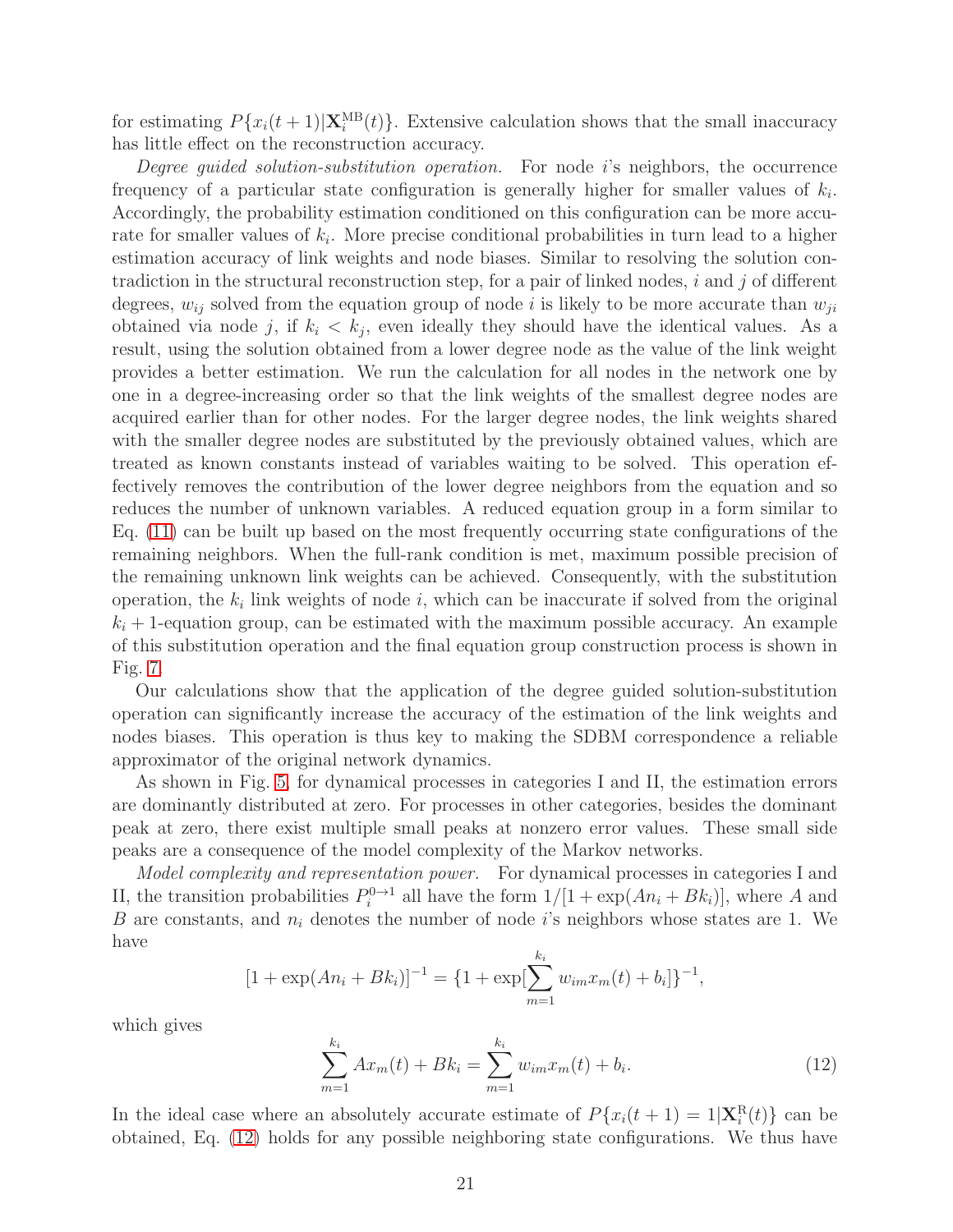$w_{im} = A$  and  $b_i = Bk_i$ , and the probabilities conditioned on these configurations sharing the same values of  $n_i$  in the approximator are all equal to  $P_i^{0\to 1}$ . This means that, in theory, the conditional probabilities can be reconstructed with zero errors. In fact, a one-to-one mapping between the coefficients indicates that the model complexity of the SDBM provides the approximator with sufficient representation power to model the dynamics processes in categories I and II. Practically, since the statistical estimations of  $P\{x_i(t+1) = 1 | \mathbf{X}_i^{\text{R}}(t)\}\$  may not be absolutely identical under different neighboring configurations with the same values of  $n_i$  due to random fluctuations, we have  $w_{im} \approx A$  so that the conditional probabilities generated by the approximator may differ from each other slightly and also from the true probability  $P_i^{0\to 1}$ . As a result, random recovery errors can occur.

For dynamical processes in categories other than I and II, the simple coefficient-mapping relation between the corresponding  $x_m(t)$  terms on the two sides of Eq. [\(12\)](#page-20-0) become nonlinear, due to the fact that the specific forms of  $P_i^{0\to1}$  differ substantially from that of the SDBM. In this case, each particular neighboring state configuration produces a distinct equation. There are  $2^{k_i}$  equations in total, while the number of unknown variables to be solved is only  $k_i + 1$  ( $w_{im}$  for  $m = 1, \ldots, k_i$  and  $b_i$ ). For  $k_i \geq 2$ , there are thus more equations than the number of unknown variables. As a result, the representation power of the SDBM approximator is limited by its finite model complexity so that, even in principle, the approximator may not be able to fully describe the original dynamical process. In our framework, we calculate the Markov link weights and the node biases according to the  $k_i + 1$ most frequently appeared neighboring state configurations. A consequence is that imprecise conditional probability estimations can arise for the configurations with relatively lower occurring frequency, giving rise to the nonzero peaks in the error distribution in Fig. [5.](#page-15-0) However, interestingly, with respect to the precision of the conditional probabilities produced by the approximator, the SDBM parameters do not show a significantly strong preference towards the most frequently occurring configurations. In practice, the estimated conditional probabilities for the majority of the less frequently occurring configurations also fall within a close range of the true values. This phenomenon suggests the power of the approximator to work beyond the limit set by its theoretical model complexity. This is the main reason for the emergence and persistence of the dominant peak at zero in the error distribution.

- <span id="page-21-0"></span>[1] Grün, S., Diesmann, M. & Aertsen, A. Unitary events in multiple single-neuron activity: I. detection and significance. *Neural Comput.* 14, 43 (2002).
- [2] Grün, S., Aertsen, A. & Rotter, S. Statistical significance of coincident spikes: Count-based versus rate-based statistics. *Neural Comput.* 14, 121 (2002).
- [3] Pipa, G. & Grün, S. Nonparametric significance estimation of joint-spike events by shuffling and resampling. *Neurocomputing* 52-54, 31 (2003).
- <span id="page-21-1"></span>[4] Gardner, T. S., di Bernardo, D., Lorenz, D. & Collins, J. J. Inferring genetic networks and identifying compound mode of action via expression profiling. *Science* 301, 102 (2003).
- <span id="page-21-2"></span>[5] Bansal, M., Belcastro, V., Ambesi-Impiombato, A. & di Bernardo, D. How to infer gene networks from expression profiles. *Mol. Syst. Biol.* 3, 78 (2007).
- [6] Geier, F., Timmer, J. & Fleck, C. Reconstructing gene-regulatory networks from time series, knock-out data, and prior knowledge. *BMC Syst. Biol.* 1, 11 (2007).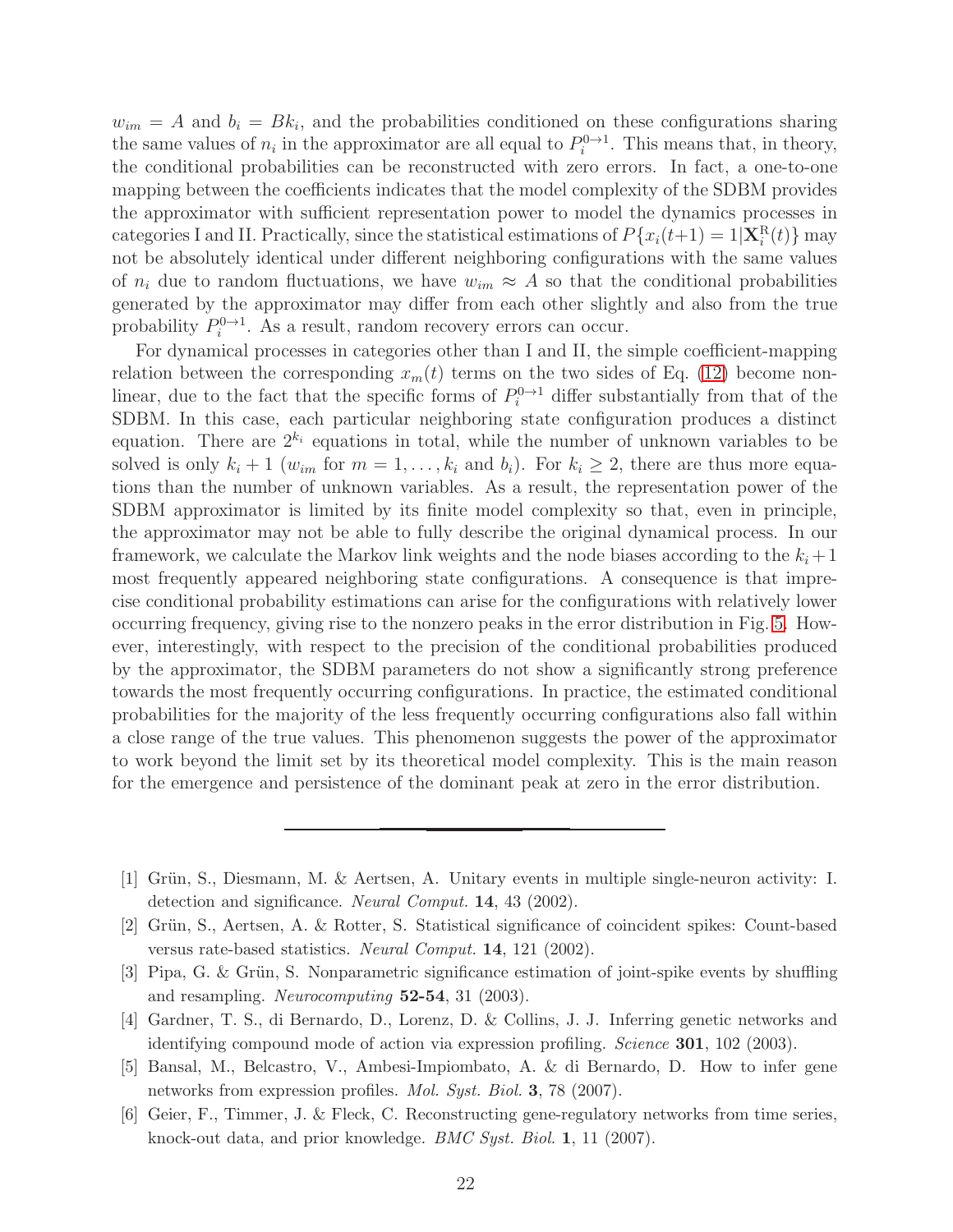- [7] Supekar, K., Menon, V., Rubin, D., Musen, M. & Greicius, M. D. Network analysis of intrinsic functional brain connectivity in alzheimers disease. *PLoS Comput. Biol.* 4, e1000100 (2008).
- <span id="page-22-0"></span>[8] Hecker, M., Lambeck, S., Toepferb, S., van Someren, E. & Guthke, R. Gene regulatory network inference: Data integration in dynamic modelsa review. *BioSystems* 96, 86 (2009).
- <span id="page-22-1"></span>[9] Tanaka, T. Mean-field theory of boltzmann machine learning. *Phys. Rev. E* 58, 2302 (1998).
- [10] Cocco, S. & Monasson, R. Adaptive cluster expansion for inferring boltzmann machines with noisy data. *Phys. Rev. Lett.* 106, 090601 (2011).
- [11] Aurell, E. & Ekeberg, M. Inverse ising inference using all the data. *Phys. Rev. Lett.* 108, 090201 (2012).
- [12] Nguyen, H. C. & Berg, J. Mean-field theory for the inverse ising problem at low temperatures. *Phys. Rev. Lett.* 109, 050602 (2012).
- <span id="page-22-2"></span>[13] Ricci-Tersenghi, F. The bethe approximation for solving the inverse ising problem: a comparison with other inference methods. *J. Stat. Mech.* 2012, 08015 (2012).
- <span id="page-22-3"></span>[14] Roudi, Y. & Hertz, J. Mean field theory for nonequilibrium network reconstruction. *Phys. Rev. Lett.* 106, 048702 (2011).
- [15] Méard, M. & Sakellariou, J. Exact mean-field inference in asymmetric kinetic ising systems. *J. Stat. Mech.* 2011, 08015 (2011).
- [16] Sohl-Dickstein, J., Battaglino, P. B. & DeWeese, M. R. New method for parameter estimation in probabilistic models: Minimum probability flow. *Phys. Rev. Lett.* 107, 220601 (2011).
- [17] Zhang, P. Inference of kinetic ising model on sparse graphs. *J. Stat. Phys.* 148, 502–512 (2012).
- [18] Zeng, H.-L., Alava, M., Aurell, E., Hertz, J. & Roudi, Y. Maximum likelihood reconstruction for ising models with asynchronous updates. *Phys. Rev. Lett.* 110, 210601 (2013).
- [19] Barnett, L., Lizier, J. T., Harré, M., Seth, A. K. & Bossomaier, T. Information flow in a kinetic ising model peaks in the disordered phase. *Phys. Rev. Lett.* 111, 177203 (2013).
- <span id="page-22-4"></span>[20] Decelle, A. & Ricci-Tersenghi, F. Pseudolikelihood decimation algorithm improving the inference of the interaction network in a general class of ising models. *Phys. Rev. Lett.* 112, 070603 (2014).
- <span id="page-22-5"></span>[21] Timme, M. Revealing network connectivity from response dynamics. *Phys. Rev. Lett.* 98, 224101 (2007).
- [22] Bongard, J. & Lipson, H. Automated reverse engineering of nonlinear dynamical systems. *Proc. Natl. Acad. Sci. U.S.A.* 104, 9943 (2007).
- [23] Shandilya, S. G. & Timme, M. Inferring network topology from complex dynamics. *New J. Phys.* 13, 013004 (2011).
- [24] Clauset, A., Moore, C. & Newman, M. E. J. Hierarchical structure and the prediction of missing links in networks. *Nature (London)* 453, 98 (2008).
- [25] Levnajić, Z. & Pikovsky, A. Network reconstruction from random phase resetting. *Phys. Rev. Lett.* 107, 034101 (2011).
- <span id="page-22-6"></span>[26] Wang, W.-X., Yang, R., Lai, Y.-C., Kovanis, V. & Harrison, M. A. F. Time-series based prediction of complex oscillator networks via compressive sensing. *Europhys. Lett.* 94, 48006 (2011).
- <span id="page-22-7"></span>[27] Wang, W.-X., Lai, Y.-C., Grebogi, C. & Ye, J.-P. Network reconstruction based on evolutionary-game data via compressive sensing. *Phys. Rev. X* 1, 021021 (2011).
- <span id="page-22-8"></span>[28] Shen, Z., Wang, W.-X., Fan, Y., Di, Z. & Lai, Y.-C. Reconstructing propagation networks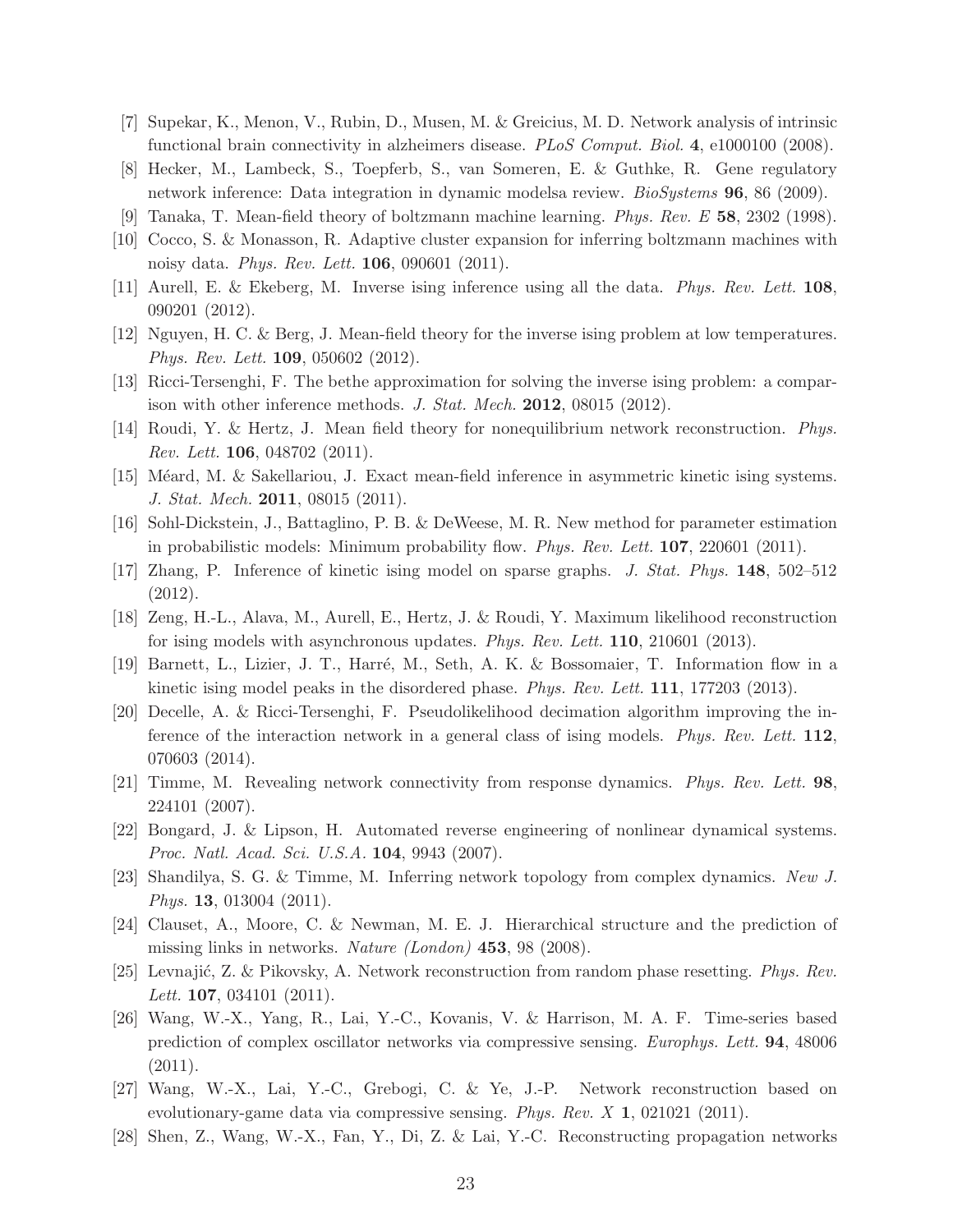with natural diversity and identifying hidden sources. *Nat. Commun.* 5, 4323 (2014).

- <span id="page-23-0"></span>[29] Han, X., Shen, Z., Wang, W.-X. & Di, Z. Robust reconstruction of complex networks from sparse data. *Phys. Rev. Lett.* 114, 028701 (2015).
- <span id="page-23-1"></span>[30] Wang, W.-X., Chen, Q.-F., Huang, L., Lai, Y.-C. & Harrison, M. A. F. Scaling of noisy fluctuations in complex networks and applications to network prediction. *Phys. Rev. E* 80, 016116 (2009).
- <span id="page-23-2"></span>[31] Ren, J., Wang, W.-X., Li, B. & Lai, Y.-C. Noise bridges dynamical correlation and topology in coupled oscillator networks. *Phys. Rev. Lett.* 104, 058701 (2010).
- <span id="page-23-3"></span>[32] Bishop, C. M. *Pattern Recognition and Machine Learning* (springer, 2006).
- <span id="page-23-4"></span>[33] Russell, S. & Norvig, P. *Artificial Intelligence: A Modern Approach (3rd Edition)* (Prentice Hall, 2009), 3 edn.
- <span id="page-23-5"></span>[34] Ackley, D. H., Hinton, G. E. & Sejnowski, T. J. A learning algorithm for boltzmann machines. *Cogn. Sci.* 9, 147–169 (2014).
- <span id="page-23-6"></span>[35] Candès, E. J., Romberg, J. K. & Tao, T. Robust uncertainty principles: Exact signal reconstruction from highly incomplete frequency information. *IEEE Trans. Info. Theo.* 52, 489–509 (2006).
- [36] Candes, E. J., Romberg, J. K. & Tao, T. Stable signal recovery from incomplete and inaccurate measurements. *Commun. Pure Appl. Math.* 59, 1207–1223 (2006).
- [37] Donoho, D. L. Compressed sensing. *IEEE Trans. Info. Theo.* 52, 1289–1306 (2006).
- [38] Baraniuk, R. G. Compressive sensing. *IEEE Sig. Proc. Mag.* 24, 118–121 (2007).
- [39] Cand`es, E. J. & Wakin, M. B. An introduction to compressive sampling. *IEEE Sig. Proc. Mag.* 25, 21–30 (2008).
- <span id="page-23-7"></span>[40] Romberg, J. Imaging via compressive sampling. *IEEE Sig. Proc. Mag.* 25, 14–20 (2008).
- <span id="page-23-8"></span>[41] Su, R.-Q., Ni, X., Wang, W.-X. & Lai, Y.-C. Forecasting synchronizability of complex networks from data. *Phys. Rev. E* 85, 056220 (2012).
- [42] Su, R.-Q., Wang, W.-X. & Lai, Y.-C. Detecting hidden nodes in complex networks from time series. *Phys. Rev. E* 85, 065201R (2012).
- <span id="page-23-9"></span>[43] Su, R.-Q., Lai, Y.-C., Wang, X. & Do, Y.-H. Uncovering hidden nodes in complex network in the presence of noise. *Sci. Rep.* 4, 3944 (2014).
- <span id="page-23-10"></span>[44] Kishore, V., Santhanam, M. S. & Amritkar, R. E. Extreme events on complex networks. *Phys. Rev. Lett.* 106, 188701 (2011).
- [45] Chen, Y.-Z., Huang, Z.-G. & Lai, Y.-C. Controlling extreme events on complex networks. *Sci. Rep.* 4, 06121 (2014).
- <span id="page-23-11"></span>[46] Chen, Y.-Z. *et al.* Extreme events in multilayer, interdependent complex networks and control. *Sci. Rep.* 5, 17277 (2015).
- <span id="page-23-12"></span>[47] Glauber, R. J. Time-dependent statistics of the ising model. *J. Math. Phys. (N.Y.)* 4, 294 (1963).
- <span id="page-23-13"></span>[48] Gao, K., Wang, W.-X. & Wang, B.-H. Self-questioning games and ping-pong effect in the ba network. *Physica A* 380, 528–538 (2007).
- <span id="page-23-14"></span>[49] Challet, D. & Zhang, Y.-C. Emergence of cooperation and organization in an evolutionary game. *Physica A* 246, 407–418 (1997).
- [50] Challet, D., Marsili, M. & Zhang, Y.-C. Minority games: interacting agents in financial markets. *OUP Catalogue* (2013).
- [51] Paczuski, M., Bassler, K. E. & Corral, A. Self-organized networks of competing boolean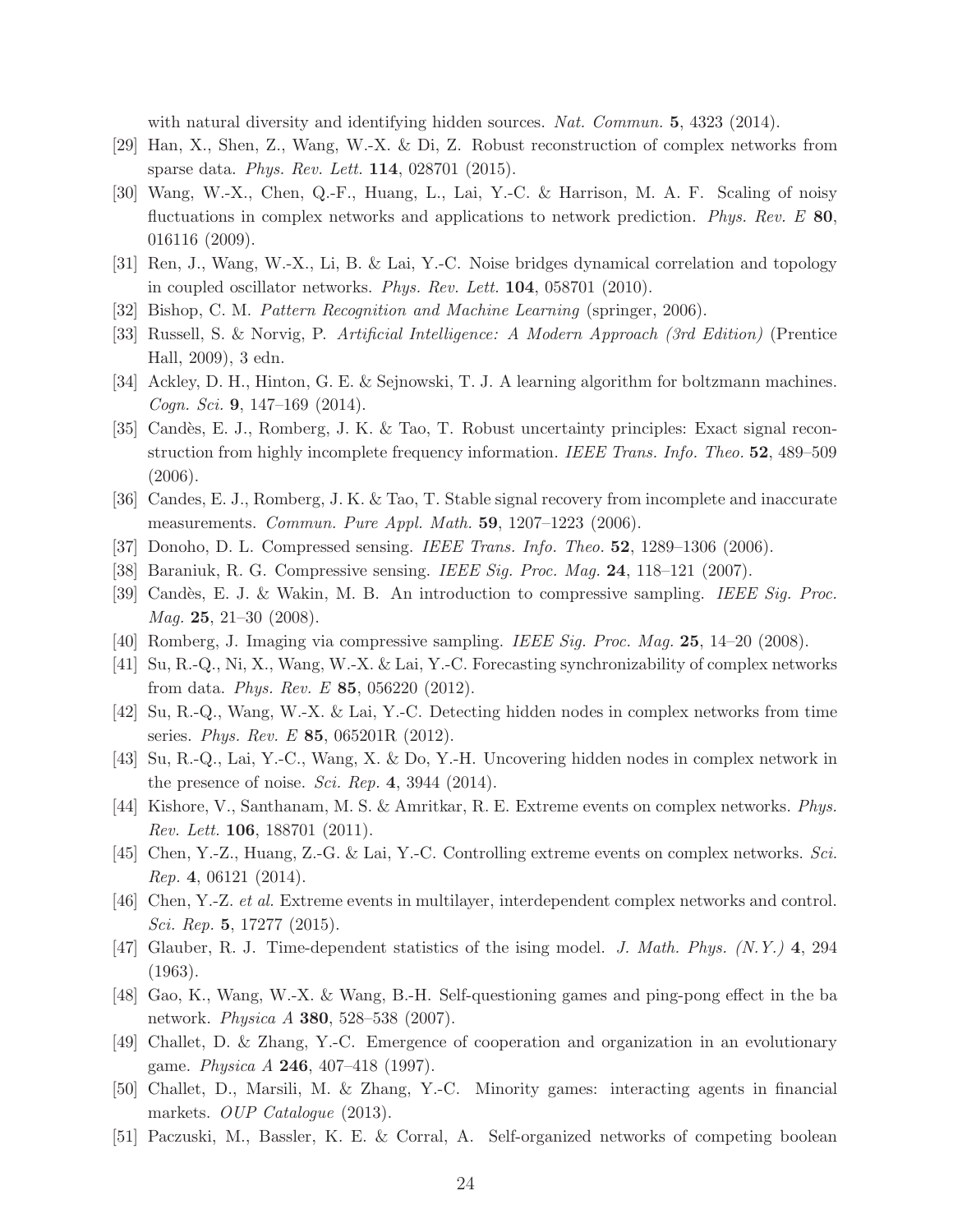agents. *Phys. Rev. Lett.* 84, 3185–3188 (2000).

- [52] Zhou, T., Wang, B.-H., Zhou, P.-L., Yang, C.-X. & Liu, J. Self-organized boolean game on networks. *Phys. Rev. E* 72, 046139 (2005).
- <span id="page-24-3"></span>[53] Huang, Z.-G., Zhang, J.-Q., Dong, J.-Q., Huang, L. & Lai, Y.-C. Emergence of grouping in multi-resource minority game dynamics. *Sci. Rep.* 2, 703 (2012).
- <span id="page-24-4"></span>[54] Liggett, T. M. *Interacting Particle Systems* (Springer, New York, 1985).
- <span id="page-24-5"></span>[55] de Oliveira, M. J. Isotropic majority-vote model on a square lattice. *J. Stat. Phys.* 66, 273 (1992).
- <span id="page-24-6"></span>[56] Barrat, A., Barth´elemy, M. & Vespignani, A. *Dynamical Processes on Complex Networks* (Cambridge University Press, Cambridge, England, 2008).
- <span id="page-24-7"></span>[57] Castellano, C., Fortunato, S. & Loreto, V. Statistical physics of social dynamics. *Rev. Mod. Phys* 81, 591 (2009).
- <span id="page-24-8"></span>[58] Vazquez, F., Castelló, X. & Miguel, M. S. Agent based models of language competition: Macroscopic descriptions and order-disorder transitions. *J. Stat. Mech.* 04, 04007 (2010).
- <span id="page-24-9"></span>[59] Abrams, D. M. & Strogatz, S. H. Modelling the dynamics of language death. *Nature (London)* 424, 900 (2003).
- <span id="page-24-10"></span>[60] Kirman, A. Ants, rationality, and recruitment. *Quar. J. Econo.* 108, 137 (1993).
- <span id="page-24-11"></span>[61] Alfarano, S., Lux, T. & Wagner, F. Estimation of agent-based models: The case of an asymmetric herding model. *Comp. Econo.* 26, 19 (2005).
- <span id="page-24-12"></span>[62] Castellano, C. & Pastor-Satorras, R. Non-mean-field behavior of the contact process on scalefree networks. *Phys. Rev. Lett.* 96, 038701 (2006).
- <span id="page-24-13"></span>[63] Volz, E. & Meyers, L. A. Epidemic thresholds in dynamic contact networks. *J. R. Soc. Interface* 6, 233–241 (2009).
- <span id="page-24-14"></span>[64] Bailey, N. T. J. *The Mathematical Theory of Infectious Diseases* (Griffin, London, 1975).
- [65] Anderson, R. M. & May, R. M. *Infectious Diseases in Humans* (Oxford University Press, Oxford, England, 1992).
- [66] Pastor-Satorras, R. & Vespignani, A. Epidemic spreading in scale-free networks. *Phys. Rev. Lett.* 86, 3200–3203 (2001).
- <span id="page-24-15"></span>[67] Pastor-Satorras, R. & Vespignani, A. Epidemic dynamics and endemic states in complex networks. *Phys. Rev. E* 63, 066117 (2001).
- <span id="page-24-0"></span>[68] Sugden, R. *The Economics of Rights Co-operation and Welfare* (Blackwell, Oxford, UK, 1986).
- <span id="page-24-1"></span>[69] Axelrod, R. & Hamilton, W. D. The evolution of cooperation. *Science* 211, 4489 (1981).
- <span id="page-24-2"></span>[70] Szab´o, G. & T˝oke, C. Evolutionary prisoners dilemma game on a square lattice. *Phys. Rev. E* 58, 69 (1998).

## ACKNOWLEDGEMENTS

This work was supported by ARO under Grant No. W911NF-14-1-0504 and by NSF under Grant No. 1441352.